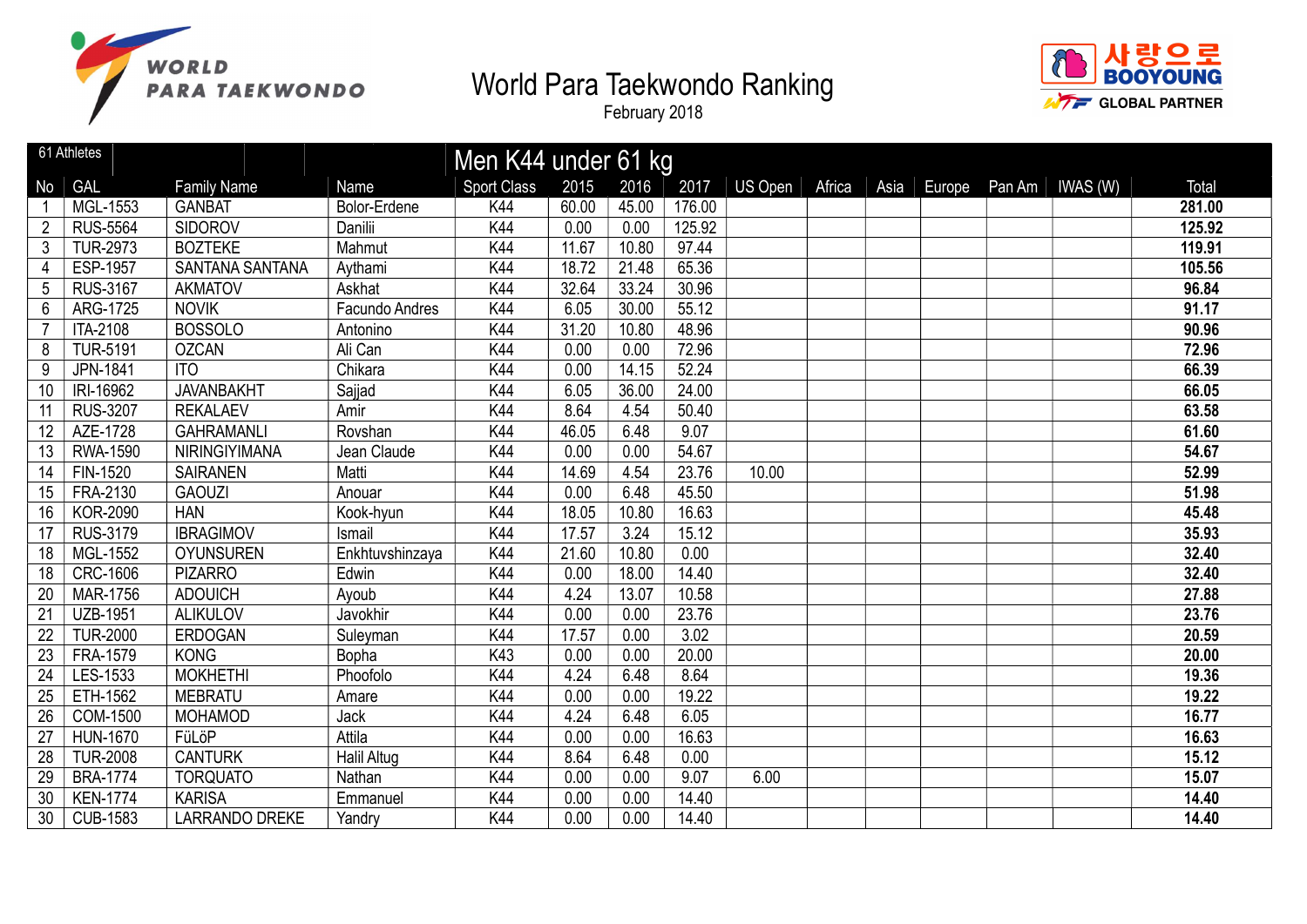



February 2018

| 32              | MEX-132407      | <b>CAPULTITLA</b>      | Diego Ivan   | K44 | 0.00 | 10.80 | 0.00  |  |  | 10.80 |
|-----------------|-----------------|------------------------|--------------|-----|------|-------|-------|--|--|-------|
| 32              | <b>MAR-1748</b> | <b>DAOUDI</b>          | El Mokhtar   | K44 | 0.00 | 10.80 | 0.00  |  |  | 10.80 |
| 34              | JPN-1933        | <b>HOSHINO</b>         | Yusuke       | K44 | 0.00 | 0.00  | 10.58 |  |  | 10.58 |
| 34              | <b>TUR-7568</b> | <b>ATALAY</b>          | Oktay        | K44 | 0.00 | 0.00  | 10.58 |  |  | 10.58 |
| 34              | SRB-2937        | <b>BILAK</b>           | Nicola       | K44 | 0.00 | 0.00  | 10.58 |  |  | 10.58 |
| 37              | MGL-1551        | <b>BATBAYAR</b>        | Shinebayar   | K42 | 0.00 | 9.00  | 0.00  |  |  | 9.00  |
| 38              | RWA-1576*       | <b>HAKIZIMANA</b>      | Parfait      | K44 | 0.00 | 0.00  | 8.64  |  |  | 8.64  |
| 38              | <b>RWA-1572</b> | <b>TUYISHIME</b>       | Eliezer      | K44 | 0.00 | 0.00  | 8.64  |  |  | 8.64  |
| 38              | MEX-132626      | HUIDROBO CAMPOS        | Luis Enrique | K41 | 0.00 | 0.00  | 8.64  |  |  | 8.64  |
| 38              | PAN-1610        | <b>VERBEL</b>          | Daniel       | K44 | 0.00 | 0.00  | 8.64  |  |  | 8.64  |
| $\overline{38}$ | PER-8923        | <b>FERNADEZ ROMANI</b> | William      | K44 | 0.00 | 0.00  | 8.64  |  |  | 8.64  |
| 43              | <b>NEP-1578</b> | <b>THAPA</b>           | Anit         | K44 | 8.56 | 0.00  | 0.00  |  |  | 8.56  |
| 44              | <b>IND-1815</b> | <b>KUMAR</b>           | Hemant       | K44 | 0.00 | 6.48  | 0.00  |  |  | 6.48  |
| 45              | <b>RUS-3752</b> | <b>TAIMAZOV</b>        | Artur        | K44 | 6.05 | 0.00  | 0.00  |  |  | 6.05  |
| 45              | COD-1592        | <b>KASEREKA</b>        | Samuel Jonas | K44 | 0.00 | 0.00  | 6.05  |  |  | 6.05  |
| 45              | <b>KEN-1773</b> | <b>KIZARO</b>          | Samuel Masha | K44 | 0.00 | 0.00  | 6.05  |  |  | 6.05  |
| 45              | <b>KEN-1776</b> | KAINGU                 | Thomas       | K44 | 0.00 | 0.00  | 6.05  |  |  | 6.05  |
| 45              | <b>RWA-1570</b> | NSANZUMUKIZA           | Dieudonne    | K44 | 0.00 | 0.00  | 6.05  |  |  | 6.05  |
| 45              | RWA-1573        | <b>SAFARI</b>          | Dieudonne    | K44 | 0.00 | 0.00  | 6.05  |  |  | 6.05  |
| 45              | ETH-1561        | <b>ZERIHUN</b>         | Wasihun      | K44 | 0.00 | 0.00  | 6.05  |  |  | 6.05  |
| 45              | <b>RUS-5765</b> | <b>MAKHMUDOV</b>       | Daud         | K44 | 0.00 | 0.00  | 6.05  |  |  | 6.05  |
| 53              | <b>USA-9508</b> | <b>HANKINS</b>         | Robert       | K44 | 0.00 | 0.00  | 6.00  |  |  | 6.00  |
| 54              | FRA-2807        | <b>HAMOU</b>           | Jonathan     | K44 | 0.00 | 4.54  | 0.00  |  |  | 4.54  |
| 55              | AZE-1992        | NUSRATDINOV            | Emin         | K44 | 4.32 | 0.00  | 0.00  |  |  | 4.32  |
| 55              | <b>RUS-5515</b> | <b>BOBROV</b>          | lurii        | K44 | 0.00 | 0.00  | 4.32  |  |  | 4.32  |
| 57              | AFG-1833        | <b>HAIDARY</b>         | Zubair       | K44 | 0.00 | 3.24  | 0.00  |  |  | 3.24  |
| 57              | ESP-1607        | <b>VIDAL ALVAREZ</b>   | Alejandro    | K43 | 0.00 | 3.24  | 0.00  |  |  | 3.24  |
| 59              | <b>UAE-1700</b> | <b>ALMAHRI</b>         | Ali Mohammed | K44 | 3.03 | 0.00  | 0.00  |  |  | 3.03  |
| 59              | <b>UKR-2090</b> | <b>ALIEKSIEIEV</b>     | Vitalii      | K44 | 3.03 | 0.00  | 0.00  |  |  | 3.03  |
| 61              | KAZ-1860        | <b>SERIKOV</b>         | Maxat        | K44 | 2.16 | 0.00  | 0.00  |  |  | 2.16  |

\*Refugee athlete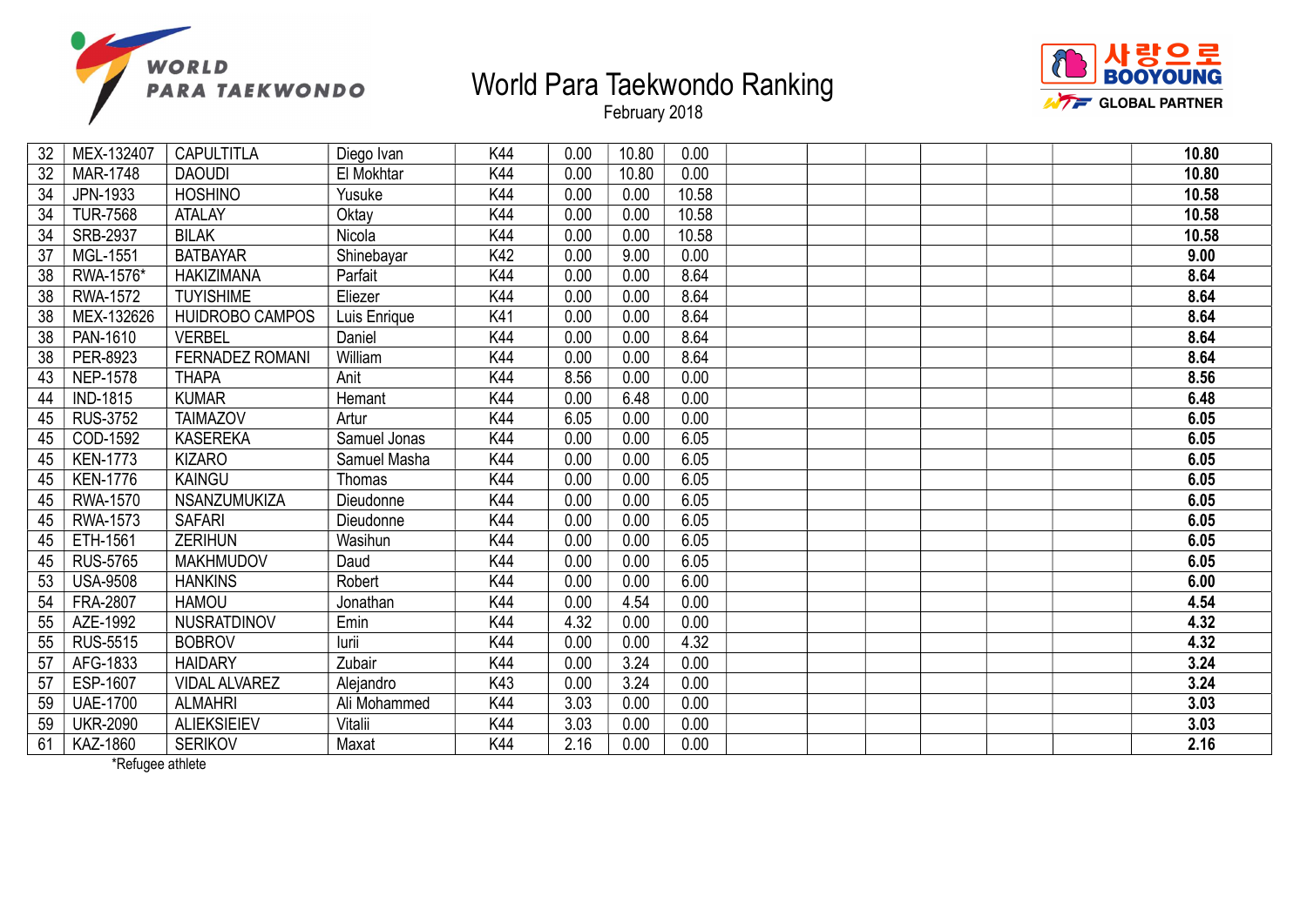



|                 | 62 Athletes     |                        |              | Men K44 under 75 kg |       |       |        |                |        |      |        |        |          |        |
|-----------------|-----------------|------------------------|--------------|---------------------|-------|-------|--------|----------------|--------|------|--------|--------|----------|--------|
| No              | <b>GAL</b>      | <b>Family Name</b>     | Name         | <b>Sport Class</b>  | 2015  | 2016  | 2017   | <b>US Open</b> | Africa | Asia | Europe | Pan Am | IWAS (W) | Total  |
|                 | <b>IRI-1576</b> | POURRAHNAMAAHMAD       | Mahdi        | K44                 | 80.00 | 39.00 | 200.00 |                |        |      |        |        |          | 319.00 |
| $\overline{2}$  | <b>RUS-4255</b> | <b>FEOFANOV</b>        | Vladimir     | K44                 | 0.00  | 16.20 | 108.00 |                |        |      |        |        |          | 124.20 |
| $\mathfrak{Z}$  | IRI-1577*       | <b>JAFARZADEH</b>      | Mahmoud      | K44                 | 7.20  | 0.00  | 116.48 |                |        |      |        |        |          | 123.68 |
| 4               | <b>TUR-2001</b> | <b>CELIK</b>           | Fatih        | K44                 | 31.20 | 6.48  | 79.20  |                |        |      |        |        |          | 116.88 |
| 5               | <b>RUS-1592</b> | <b>ISALDIBIROV</b>     | Magomedzagir | K44                 | 0.00  | 30.00 | 84.00  |                |        |      |        |        |          | 114.00 |
| 6               | ESP-1609        | AMADO GARAGARZA        | Gabriel      | K44                 | 10.37 | 9.94  | 71.84  |                |        |      |        |        |          | 92.15  |
| $\overline{7}$  | <b>USA-5488</b> | <b>SABATES</b>         | Felix        | K44                 | 0.00  | 22.97 | 58.00  | 6.00           |        |      |        |        |          | 86.97  |
| 8               | <b>RUS-1878</b> | <b>NAZARENKO</b>       | Vitalii      | K44                 | 29.43 | 15.48 | 19.44  |                |        |      |        |        |          | 64.35  |
| 9               | <b>RUS-1879</b> | <b>KUPEEV</b>          | Georgii      | K44                 | 23.04 | 0.00  | 40.32  |                |        |      |        |        |          | 63.36  |
| 10              | <b>MAR-1738</b> | <b>AATIF</b>           | Mohammed     | K44                 | 8.64  | 21.24 | 29.52  |                |        |      |        |        |          | 59.40  |
| 11              | <b>SRB-2936</b> | <b>SPAJIC</b>          | Nicola       | K44                 | 0.00  | 0.00  | 51.31  |                |        |      |        |        |          | 51.31  |
| 12              | MEX-132627      | <b>LOPEZ GARCIA</b>    | Juan Diego   | K44                 | 0.00  | 0.00  | 39.12  | 10.00          |        |      |        |        |          | 49.12  |
| 13              | GER-3436        | <b>CELIK</b>           | Hasim        | K44                 | 35.84 | 4.54  | 7.20   |                |        |      |        |        |          | 47.58  |
| 14              | USA-9866*       | <b>KACER</b>           | Michael      | K44                 | 0.00  | 0.00  | 41.54  | 3.60           |        |      |        |        |          | 45.14  |
| 15              | <b>CRC-1718</b> | <b>MOLINA</b>          | Andres       | K44                 | 0.00  | 30.00 | 14.40  |                |        |      |        |        |          | 44.40  |
| 16              | FRA-3072        | <b>AKAKPO</b>          | Alain        | K44                 | 0.00  | 0.00  | 42.10  |                |        |      |        |        |          | 42.10  |
| 17              | AZE-1730        | <b>ABUZARLI</b>        | Abulfaz      | K44                 | 18.72 | 10.80 | 9.07   |                |        |      |        |        |          | 38.59  |
| 18              | GRE-2445        | <b>PANAGIOTOPOULOS</b> | Vasileios    | K44                 | 0.00  | 6.48  | 29.52  |                |        |      |        |        |          | 36.00  |
| 19              | <b>MAR-1745</b> | <b>ZOUINE</b>          | Azeddine     | K44                 | 6.05  | 10.80 | 10.58  |                |        |      |        |        |          | 27.43  |
| 20              | <b>RUS-3751</b> | <b>VOLKOV</b>          | Ilia         | K44                 | 0.00  | 0.00  | 26.78  |                |        |      |        |        |          | 26.78  |
| 21              | <b>RUS-1634</b> | CHEPURENKOV            | <b>Boris</b> | K44                 | 14.69 | 9.94  | 0.00   |                |        |      |        |        |          | 24.63  |
| 22              | <b>SRB-2851</b> | <b>MILJKOVIC</b>       | Nemanja      | K44                 | 0.00  | 4.54  | 16.63  |                |        |      |        |        |          | 21.17  |
| 23              | PHI-1775        | <b>GANAPIN</b>         | Allain Keanu | K44                 | 0.00  | 4.54  | 15.84  |                |        |      |        |        |          | 20.38  |
| 24              | <b>HUN-1671</b> | <b>MARISICKI</b>       | Richard      | K44                 | 0.00  | 0.00  | 19.22  |                |        |      |        |        |          | 19.22  |
| 25              | <b>UAE-1700</b> | <b>ALMAHRI</b>         | Ali Mohammed | K44                 | 18.05 | 0.00  | 0.00   |                |        |      |        |        |          | 18.05  |
| 25              | <b>TUR-1994</b> | <b>TOKDOGAN</b>        | Yasin        | K44                 | 18.05 | 0.00  | 0.00   |                |        |      |        |        |          | 18.05  |
| $\overline{27}$ | <b>RUS-3192</b> | <b>AMAROV</b>          | Makhdi       | K44                 | 15.99 | 0.00  | 0.00   |                |        |      |        |        |          | 15.99  |
| 28              | <b>NIG-1538</b> | <b>OUMAROU GOUZAE</b>  | Ismael       | K44                 | 6.05  | 0.00  | 9.07   |                |        |      |        |        |          | 15.12  |
| 28              | <b>BRA-1774</b> | <b>TORQUATO</b>        | Nathan       | K44                 | 0.00  | 0.00  | 15.12  |                |        |      |        |        |          | 15.12  |
| 28              | MAR-2967        | <b>EL ALAMI</b>        | Sabbah       | K44                 | 0.00  | 0.00  | 15.12  |                |        |      |        |        |          | 15.12  |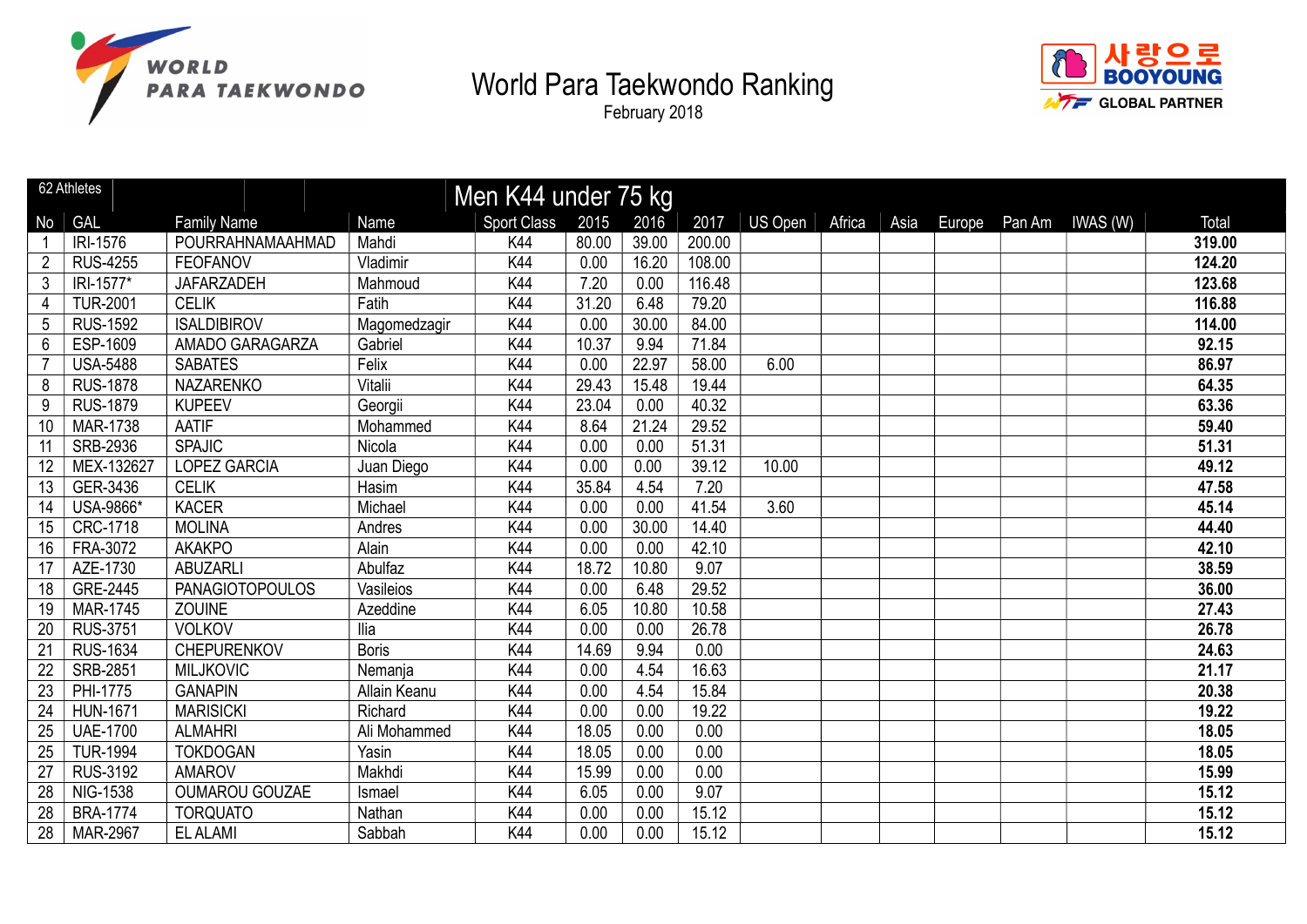



February 2018

| 28 | MGL-1552        | <b>OYUNSUREN</b>        | Enkhtuvshinzaya    | K44 | 0.00  | 0.00  | 15.12 |  |  | 15.12 |
|----|-----------------|-------------------------|--------------------|-----|-------|-------|-------|--|--|-------|
| 32 | IRI-12547       | AZIZIAGHDAM             | Asghar             | K44 | 0.00  | 15.00 | 0.00  |  |  | 15.00 |
| 33 | FRA-2130        | <b>GAOUZI</b>           | Anouar             | K44 | 4.24  | 9.90  | 0.00  |  |  | 14.14 |
| 34 | <b>TUR-2008</b> | <b>CANTURK</b>          | <b>Halil Altug</b> | K44 | 0.00  | 0.00  | 13.60 |  |  | 13.60 |
| 34 | GBR-3591        | <b>LANE</b>             | Joseph             | K44 | 0.00  | 0.00  | 13.60 |  |  | 13.60 |
| 36 | <b>USA-1505</b> | <b>ESPINOSA</b>         | Daniel             | K42 | 0.00  | 7.50  | 6.00  |  |  | 13.50 |
| 37 | <b>RUS-3207</b> | <b>REKALAEV</b>         | Amir               | K44 | 0.00  | 0.00  | 12.96 |  |  | 12.96 |
| 37 | AZE-1739        | <b>HASANOV</b>          | Huseyn             | K44 | 0.00  | 0.00  | 12.96 |  |  | 12.96 |
| 37 | AZE-1738        | KHALILOV                | Imamaddin          | K44 | 0.00  | 0.00  | 12.96 |  |  | 12.96 |
| 40 | MEX-132398      | <b>BUITIAN SANTIAGO</b> | Angel de Jesus     | K44 | 0.00  | 10.80 | 0.00  |  |  | 10.80 |
| 41 | <b>TUR-7571</b> | <b>CETINKAYA</b>        | Ozcan              | K44 | 0.00  | 0.00  | 10.58 |  |  | 10.58 |
| 42 | <b>KAZ-1860</b> | <b>SERIKOV</b>          | Maxat              | K44 | 10.37 | 0.00  | 0.00  |  |  | 10.37 |
| 43 | GHA-1636        | <b>MOHAMMED</b>         | Azumah Salih       | K44 | 0.00  | 0.00  | 8.64  |  |  | 8.64  |
| 43 | <b>KEN-1772</b> | <b>KABANI</b>           | Peter Yeri         | K44 | 0.00  | 0.00  | 8.64  |  |  | 8.64  |
| 43 | MEX-80011       | <b>PEREZ</b>            | Ivan Torres        | K44 | 0.00  | 0.00  | 8.64  |  |  | 8.64  |
| 43 | <b>CUB-1575</b> | RODRIGUEZ GARCIA        | Adrian             | K44 | 0.00  | 0.00  | 8.64  |  |  | 8.64  |
| 47 | <b>NEP-1579</b> | <b>KUNWAR</b>           | Chinta Bahadur     | K44 | 8.56  | 0.00  | 0.00  |  |  | 8.56  |
| 48 | <b>NEP-1554</b> | <b>SHAKYA</b>           | Arun               | K44 | 7.20  | 0.00  | 0.00  |  |  | 7.20  |
| 49 | PER-1844        | <b>RENTERIA CERNA</b>   | Shirov             | K44 | 0.00  | 6.48  | 0.00  |  |  | 6.48  |
| 49 | <b>IND-1830</b> |                         | Vishal             | K44 | 0.00  | 6.48  | 0.00  |  |  | 6.48  |
| 49 | <b>IND-1835</b> | <b>TIRKEY</b>           | Naresh Kumar       | K44 | 0.00  | 6.48  | 0.00  |  |  | 6.48  |
| 49 | <b>KOR-4250</b> | CHOI                    | Jae-Sik            | K44 | 0.00  | 6.48  | 0.00  |  |  | 6.48  |
| 49 | EGY-2693        | <b>EMARA</b>            | Mohamed            | K44 | 0.00  | 6.48  | 0.00  |  |  | 6.48  |
| 54 | <b>RUS-3218</b> | <b>IAKHIAEV</b>         | <b>Bilal</b>       | K44 | 3.03  | 3.24  | 0.00  |  |  | 6.27  |
| 55 | KAZ-1809        | ZHUMAY                  | Bekzhan            | K44 | 6.05  | 0.00  | 0.00  |  |  | 6.05  |
| 55 | KOR-6139        | YOO                     | Byeong-hur         | K44 | 0.00  | 0.00  | 6.05  |  |  | 6.05  |
| 55 | <b>KOR-6483</b> | <b>KIM</b>              | Duwon              | K44 | 0.00  | 0.00  | 6.05  |  |  | 6.05  |
| 55 | KAZ-3149        | <b>KAZIYEV</b>          | Zhanbolat          | K44 | 0.00  | 0.00  | 6.05  |  |  | 6.05  |
| 59 | POL-2044        | <b>MAKULEC</b>          | Juliusz            | K44 | 0.00  | 4.54  | 0.00  |  |  | 4.54  |
| 60 | <b>NEP-1552</b> | <b>ADHIKARI</b>         | Hiramani           | K44 | 4.32  | 0.00  | 0.00  |  |  | 4.32  |
| 60 | <b>UKR-2174</b> | <b>VEDMEDENKO</b>       | Roman              | K44 | 4.32  | 0.00  | 0.00  |  |  | 4.32  |
| 62 | <b>USA-8000</b> | <b>METZ</b>             | David              | K44 | 0.00  | 0.00  | 3.60  |  |  | 3.60  |
|    |                 |                         |                    |     |       |       |       |  |  |       |

\*IRI-1577 and USA-9866 was reclassified as K44 at the 2017 World Para Taekwondo Championships, in accordance with World Ranking Bylaw 75% of points earned in her previous Sport Class (K42) has been moved to the K44 sport class.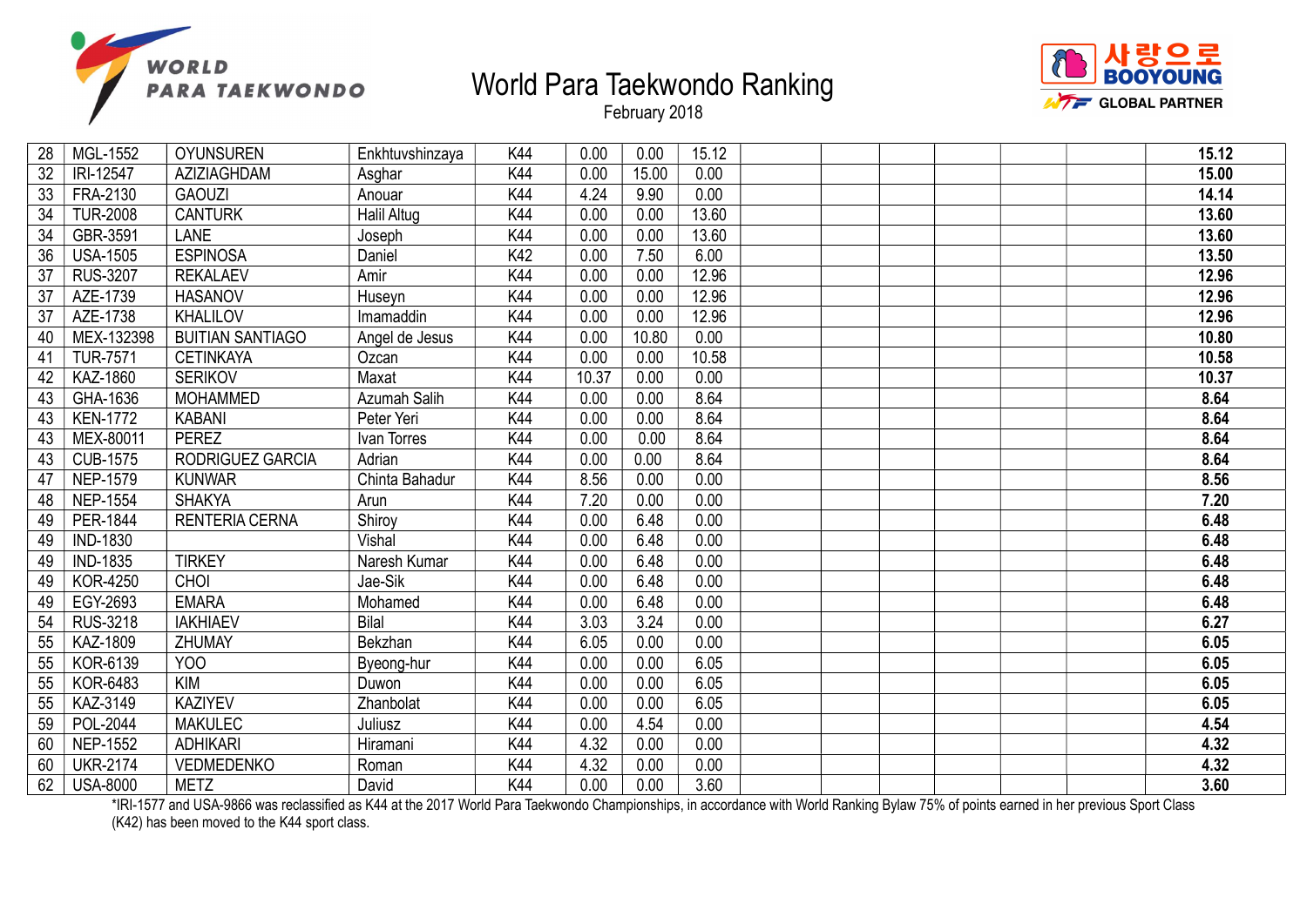



|                 | 45 Athletes     |                     |              | Men K44 over 75 kg |       |       |        |         |        |      |  |                        |        |
|-----------------|-----------------|---------------------|--------------|--------------------|-------|-------|--------|---------|--------|------|--|------------------------|--------|
| No              | <b>GAL</b>      | <b>Family Name</b>  | <b>Name</b>  | <b>Sport Class</b> | 2015  | 2016  | 2017   | US Open | Africa | Asia |  | Europe Pan Am IWAS (W) | Total  |
|                 | CRO-2030        | <b>MIKULIC</b>      | Ivan         | K44                | 56.32 | 30.00 | 117.60 |         |        |      |  |                        | 203.92 |
| $\overline{2}$  | IRI-12547       | AZIZIAGHDAM         | Asghar       | K44                | 54.40 | 10.80 | 115.12 |         |        |      |  |                        | 180.32 |
| 3               | <b>USA-5686</b> | <b>MEDELL</b>       | Evan         | K44                | 14.64 | 31.20 | 121.98 | 10.00   |        |      |  |                        | 177.82 |
| 4               | <b>USA-2677</b> | <b>STACEY</b>       | Corbin       | K44                | 23.24 | 49.67 | 66.00  | 6.00    |        |      |  |                        | 144.91 |
| 5               | <b>RUS-3220</b> | <b>RAMAZANOV</b>    | Aliskhab     | K44                | 0.00  | 4.54  | 140.00 |         |        |      |  |                        | 144.54 |
| 6               | <b>RUS-1598</b> | <b>ATAEV</b>        | Zainutdin    | K44                | 31.20 | 33.00 | 30.96  |         |        |      |  |                        | 95.16  |
|                 | <b>TUR-1624</b> | <b>KAYAN</b>        | Bayram       | K44                | 9.08  | 0.00  | 79.20  |         |        |      |  |                        | 88.28  |
| 8               | MEX-7333        | <b>PEDROZA</b>      | Francisco    | K44                | 0.00  | 30.00 | 54.00  |         |        |      |  |                        | 84.00  |
| 9               | <b>USA-5364</b> | <b>BIRCH</b>        | Johnny       | K44                | 0.00  | 0.00  | 66.48  | 3.60    |        |      |  |                        | 70.08  |
| 10              | GER-3436        | <b>CELIK</b>        | Hasim        | K44                | 0.00  | 15.00 | 48.80  |         |        |      |  |                        | 63.80  |
| 11              | <b>UZB-1689</b> | <b>OBIDJONOV</b>    | Sarvarjon    | K44                | 14.69 | 15.12 | 28.37  |         |        |      |  |                        | 58.18  |
| 12              | AZE-1736        | <b>ADISHIRINOV</b>  | Vugar        | K44                | 21.60 | 6.48  | 21.60  |         |        |      |  |                        | 49.68  |
| 13              | <b>RUS-2325</b> | <b>LAVROV</b>       | Alexander    | K44                | 20.16 | 7.78  | 19.44  |         |        |      |  |                        | 47.38  |
| 14              | <b>USA-9517</b> | <b>SMITH</b>        | Anthony      | K44                | 0.00  | 0.00  | 36.96  | 2.16    |        |      |  |                        | 39.12  |
| 15              | GBR-3592        | <b>BUSH</b>         | Matt         | K44                | 0.00  | 0.00  | 38.45  |         |        |      |  |                        | 38.45  |
| 16              | <b>KOR-4253</b> | <b>KIM</b>          | Myung-hwan   | K44                | 0.00  | 4.54  | 30.24  |         |        |      |  |                        | 34.78  |
| 17              | <b>HUN-1636</b> | <b>KISS</b>         | Zoltan       | K44                | 0.00  | 4.54  | 24.98  |         |        |      |  |                        | 29.52  |
| 18              | <b>UKR-2169</b> | <b>MATISUK</b>      | Vitalii      | K44                | 4.32  | 4.54  | 19.22  |         |        |      |  |                        | 28.08  |
| 19              | IRI-12161       | <b>ABDI SARTANG</b> | Mohsen       | K44                | 0.00  | 27.00 | 0.00   |         |        |      |  |                        | 27.00  |
| 20              | <b>TUR-1994</b> | <b>TOKDOGAN</b>     | Yasin        | K44                | 4.32  | 4.54  | 13.60  |         |        |      |  |                        | 22.46  |
| 21              | <b>TUR-3009</b> | <b>OZDEMIR</b>      | Recep        | K44                | 6.05  | 0.00  | 15.12  |         |        |      |  |                        | 21.17  |
| 22              | <b>RUS-3218</b> | <b>IKHIAEV</b>      | <b>Bilal</b> | K44                | 0.00  | 0.00  | 20.64  |         |        |      |  |                        | 20.64  |
| 23              | AUS-1583        | <b>CURRIE</b>       | Steven       | K42                | 20.00 | 0.00  | 0.00   |         |        |      |  |                        | 20.00  |
| 23              | <b>RUS-1597</b> | <b>MAGOMEDOV</b>    | Magomed      | K44                | 20.00 | 0.00  | 0.00   |         |        |      |  |                        | 20.00  |
| 25              | MGL-1518        | <b>GANKHUU</b>      | Ankhbayar    | K44                | 11.52 | 0.00  | 6.05   |         |        |      |  |                        | 17.57  |
| 26              | MGL-1627        | SODNOMGOBOPIL       | Dagva        | K44                | 0.00  | 0.00  | 16.63  |         |        |      |  |                        | 16.63  |
| 27              | <b>RUS-3683</b> | <b>DZHUPANOV</b>    | Murat        | K44                | 15.99 | 0.00  | 0.00   |         |        |      |  |                        | 15.99  |
| $\overline{28}$ | <b>FRA-2083</b> | <b>BAGARRE</b>      | Cédric       | K44                | 10.37 | 4.54  | 0.00   |         |        |      |  |                        | 14.91  |
| 29              | IRI-15531       | <b>NARIMANI</b>     | Ahmad        | K42                | 0.00  | 5.40  | 9.07   |         |        |      |  |                        | 14.47  |
| 30              | POL-1746        | <b>PAWLAK</b>       | Michal       | K44                | 12.00 | 0.00  | 0.00   |         |        |      |  |                        | 12.00  |
| 31              | <b>RUS-3752</b> | <b>TAIMAZOV</b>     | Artur        | K44                | 0.00  | 0.00  | 10.58  |         |        |      |  |                        | 10.58  |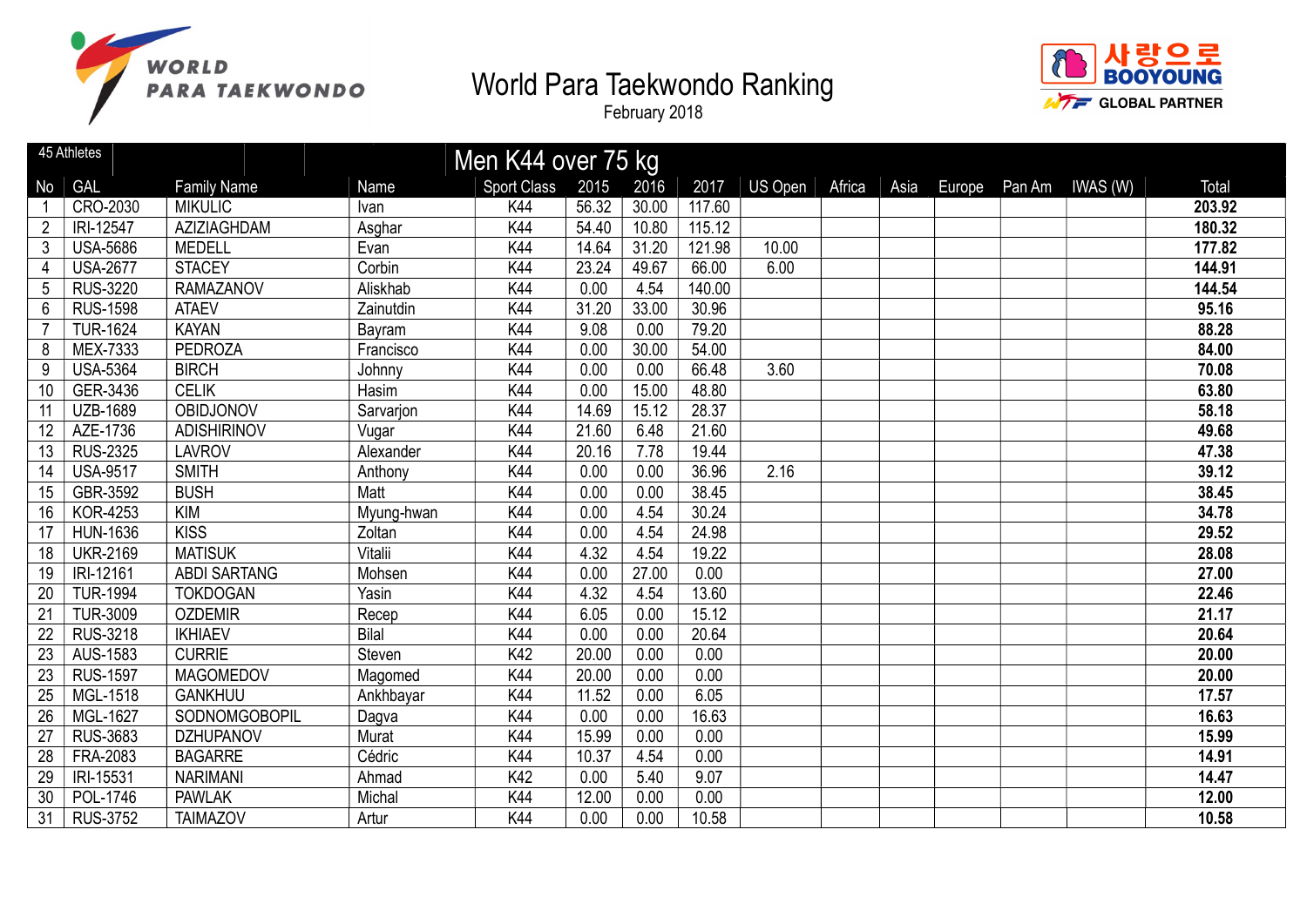



February 2018

| 32 | IRI-15530       | <b>HAGHSHENAS</b>      | Hamed      | K44 | 0.00 | 0.00     | 9.07 |  |  | 9.07 |
|----|-----------------|------------------------|------------|-----|------|----------|------|--|--|------|
| 33 | POL-1725        | <b>WIECZOREK</b>       | Pryzemslaw | K41 | 0.00 | 9.00     | 0.00 |  |  | 9.00 |
| 34 | ITA-3425        | <b>SPINELLI</b>        | Davide     | K44 | 0.00 | 0.00     | 8.64 |  |  | 8.64 |
| 35 | <b>TPE-2549</b> | <b>CHEN</b>            | Sheng-Ting | K44 | 0.00 | $0.00\,$ | 8.21 |  |  | 8.21 |
| 36 | <b>KOR-3091</b> | LEE.                   | Myeong-Ho  | K44 | 7.20 | 0.00     | 0.00 |  |  | 7.20 |
| 37 | CRO-3998        | <b>MILANOVIC</b>       | Pere       | K44 | 0.00 | 6.48     | 0.00 |  |  | 6.48 |
| 37 | <b>FRA-2808</b> | <b>AGOURAM</b>         | Amer       | K44 | 0.00 | 6.48     | 0.00 |  |  | 6.48 |
| 37 | KAZ-1860        | <b>SERIKOV</b>         | Maxat      | K44 | 0.00 | 6.48     | 0.00 |  |  | 6.48 |
| 37 | <b>IND-1824</b> | <b>SINGH</b>           | Raj Bal    | K44 | 0.00 | 6.48     | 0.00 |  |  | 6.48 |
| 41 | GRE-2445        | <b>PANAGIOTOPOULOS</b> | Vasileios  | K44 | 6.05 | 0.00     | 0.00 |  |  | 6.05 |
| 42 | IRI-1577*       | <b>JAFARZADEH</b>      | Mahmoud    | K44 | 0.00 | $0.00\,$ | 5.40 |  |  | 5.40 |
| 43 | MGL-1563        | <b>ALYEKSANDR</b>      | Nyamganid  | K44 | 4.32 | $0.00\,$ | 0.00 |  |  | 4.32 |
| 43 | MDA-1615        | <b>STRATENCO</b>       | Grigore    | K44 | 4.32 | 0.00     | 0.00 |  |  | 4.32 |
| 45 | KAZ-2949        | <b>DOMBAYEV</b>        | Nurlan     | K43 | 0.00 | 2.27     | 0.00 |  |  | 2.27 |

\*IRI-1577 was reclassified as K44 at the 2017 World Para Taekwondo Championships, in accordance with World Ranking Bylaw 75% of points earned in her previous Sport Class (K42) has been moved to the K44 sport class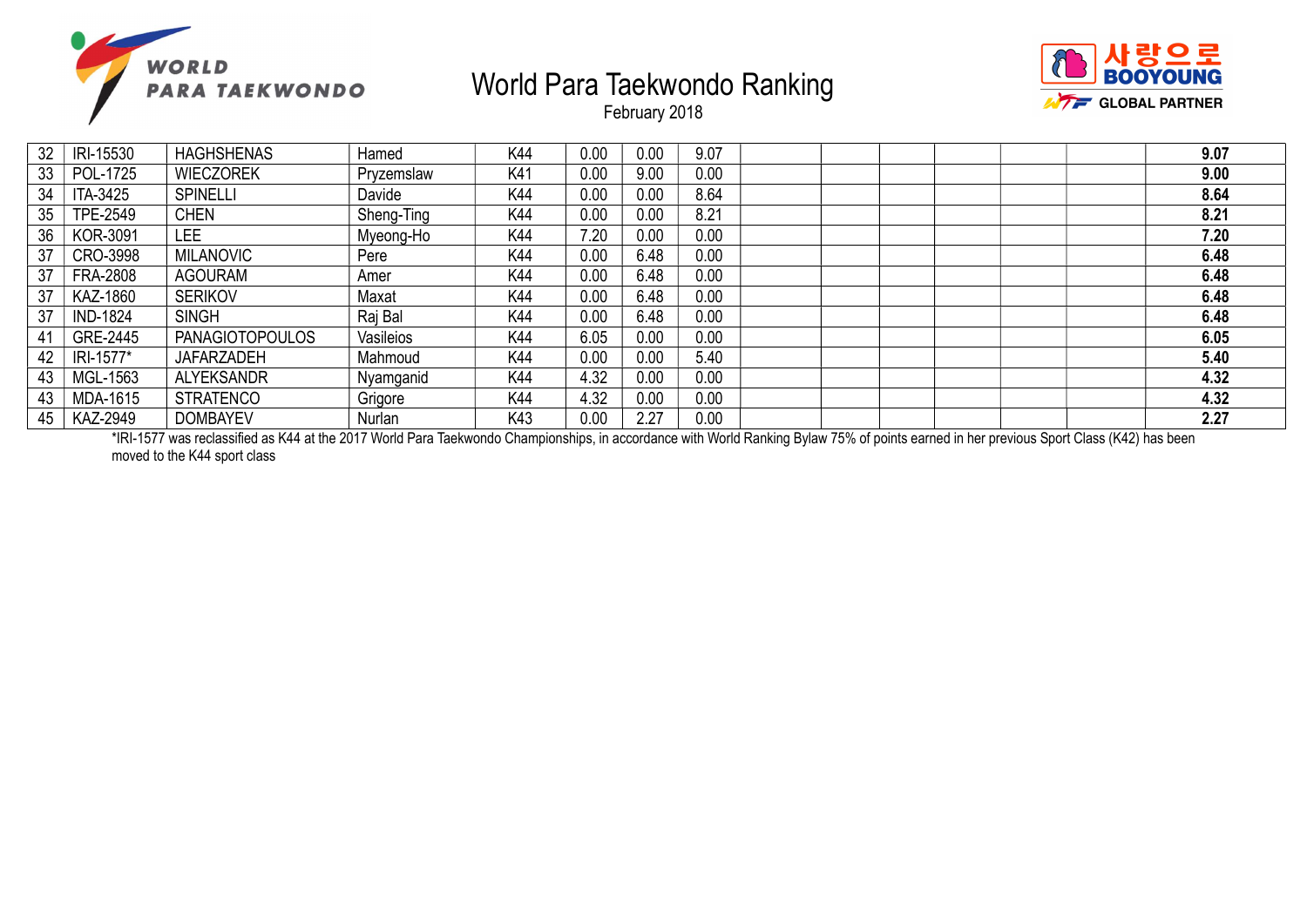



February 2018

|    | 19 Athletes     |                      |              | Men K43 under 61 kg |       |       |        |         |        |      |        |                 |        |
|----|-----------------|----------------------|--------------|---------------------|-------|-------|--------|---------|--------|------|--------|-----------------|--------|
| No | <b>GAL</b>      | <b>Family Name</b>   | Name         | <b>Sport Class</b>  | 2015  | 2016  | 2017   | US Open | Africa | Asia | Europe | Pan Am IWAS (W) | Total  |
|    | <b>FRA-1579</b> | <b>KONG</b>          | <b>Bopha</b> | K43                 | 40.00 | 48.00 | 230.00 | 10.00   |        |      |        |                 | 328.00 |
| 2  | ESP-1607        | <b>VIDAL ALVAREZ</b> | Alejandro    | K43                 | 34.40 | 45.00 | 172.00 |         |        |      |        |                 | 251.40 |
| 3  | CAN-8464        | CAPPELLO             | Anthony      | K43                 | 5.00  | 23.70 | 63.60  | 6.00    |        |      |        |                 | 98.30  |
| 4  | GUA-1532        | MEJÍA                | Gersson      | K43                 | 24.00 | 18.00 | 21.60  |         |        |      |        |                 | 63.60  |
| 5  | <b>RUS-4942</b> | <b>OMAROV</b>        | Kadibagama   | K43                 | 0.00  | 6.48  | 72.00  |         |        |      |        |                 | 78.48  |
| 6  | AZE-1920        | <b>ABBASOV</b>       | Namig        | K43                 | 46.40 | 10.80 | 0.00   |         |        |      |        |                 | 57.20  |
|    | MGL-1516        | <b>TSERENDOLGOR</b>  | Davaachuluu  | K43                 | 12.00 | 18.00 | 24.00  |         |        |      |        |                 | 54.00  |
| 8  | KAZ-3156        | <b>AIDARBEKOV</b>    | Nyssanbek    | K43                 | 0.00  | 0.00  | 36.00  |         |        |      |        |                 | 36.00  |
| 9  | AZE-2171*       | <b>IBADOV</b>        | Shahmir      | K43                 | 0.00  | 0.00  | 26.46  |         |        |      |        |                 | 26.46  |
| 10 | JPN-1935        | <b>AWATARI</b>       | Kenta        | K43                 | 0.00  | 0.00  | 21.60  |         |        |      |        |                 | 21.60  |
| 10 | JPN-1934        | <b>TANAKA</b>        | Mitsuya      | K43                 | 0.00  | 0.00  | 21.60  |         |        |      |        |                 | 21.60  |
| 12 | <b>VEN-1605</b> | <b>FIGUEROA</b>      | Orlando      | K43                 | 8.64  | 10.80 | 0.00   |         |        |      |        |                 | 19.44  |
| 13 | <b>TUR-7569</b> | ASBALA               | Muhammed     | K43                 | 0.00  | 0.00  | 15.12  |         |        |      |        |                 | 15.12  |
| 13 | <b>TUR-7570</b> | <b>ARICAN</b>        | Eray Fehmi   | K43                 | 0.00  | 0.00  | 15.12  |         |        |      |        |                 | 15.12  |
| 15 | AZE-2231        | <b>HAMIDOV</b>       | Sadig        | K43                 | 0.00  | 0.00  | 12.96  |         |        |      |        |                 | 12.96  |
|    | AZE-2170        | <b>MANAFOV</b>       | Elikhan      | K43                 | 0.00  | 0.00  | 12.96  |         |        |      |        |                 | 12.96  |
|    | <b>TUR-3010</b> | <b>YALT</b>          | Osman        | K43                 | 8.64  | 0.00  | 0.00   |         |        |      |        |                 | 8.64   |
| 18 | COL-1668        | <b>AGUDELO</b>       | Jhon         | K43                 | 0.00  | 6.48  | 0.00   |         |        |      |        |                 | 6.48   |
| 18 | <b>BRA-2004</b> | <b>ALMEIDA</b>       | Lucas        | K42                 | 0.00  | 6.48  | 0.00   |         |        |      |        |                 | 6.48   |

\*Athlete AZE-2171 was reclassified as K43 during the 2017 IWAS World Games. 75% of ranking points from the previous sport class has been transferred.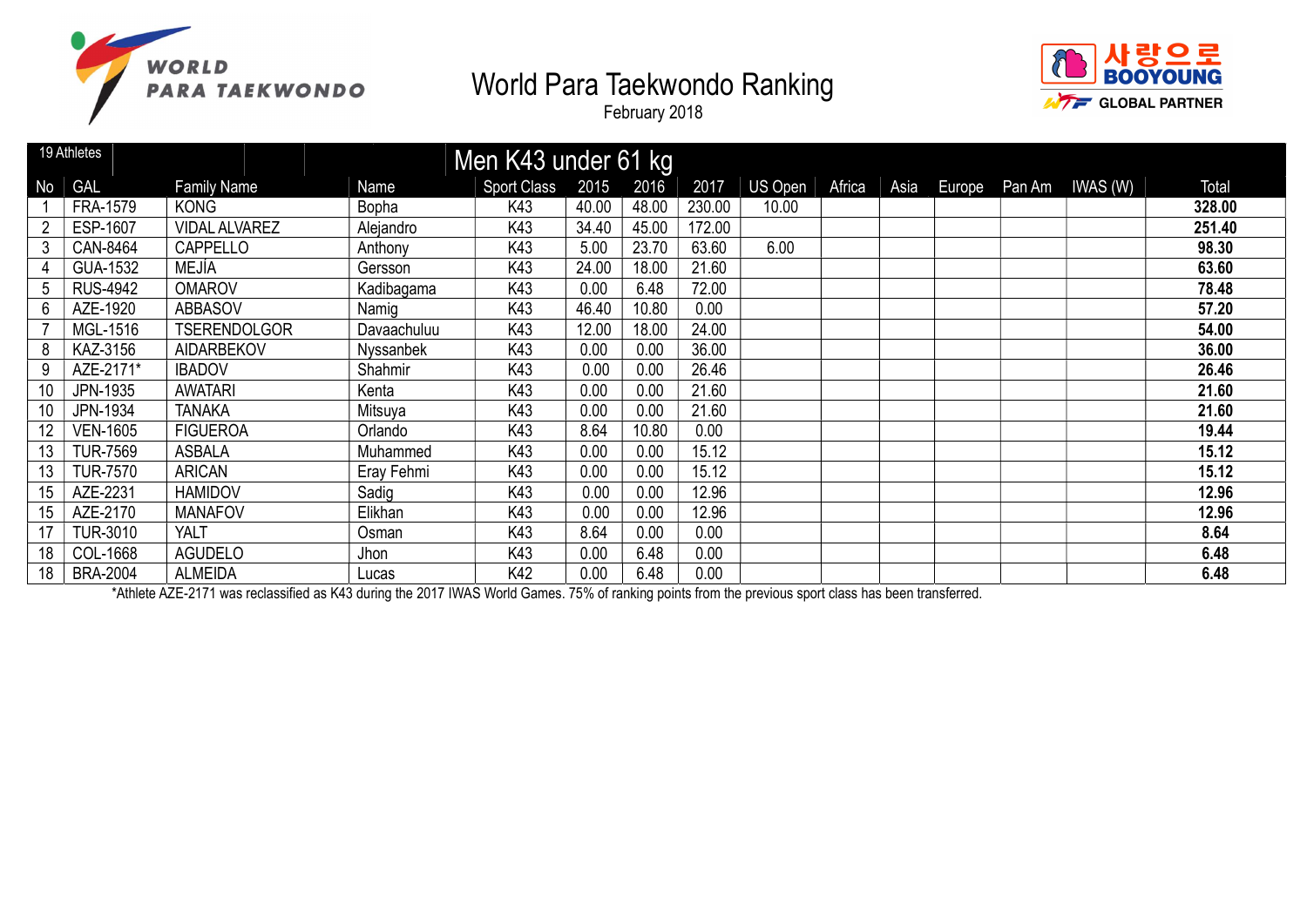



|    | 8 Athletes      |                       |            | Men K43 under 75 kg |       |       |        |         |        |  |                             |        |
|----|-----------------|-----------------------|------------|---------------------|-------|-------|--------|---------|--------|--|-----------------------------|--------|
| No | GAL             | <b>Family Name</b>    | Name       | <b>Sport Class</b>  | 2015  | 2016  | 2017   | US Open | Africa |  | Asia Europe Pan Am IWAS (W) | Total  |
|    | <b>UKR-2036</b> | <b>SHVETS</b>         | Anton      | K43                 | 47.20 | 39.00 | 160.00 |         |        |  |                             | 246.20 |
|    | KAZ-2949        | <b>DOMBAYEV</b>       | Nurlan     | K43                 | 0.00  | 0.00  | 140.00 |         |        |  |                             | 140.00 |
|    | <b>TUR-3010</b> | YALT                  | Osman      | K43                 | 0.00  | 10.80 | 62.40  |         |        |  |                             | 73.20  |
|    | AZE-1991        | <b>MIRZAYEV</b>       | Khazar     | K43                 | 24.00 | 18.00 | 21.60  |         |        |  |                             | 63.60  |
|    | <b>MAR-2648</b> | <b>ISMAILI ALAOUI</b> | Rachid     | K43                 | 0.00  | 10.80 | 36.00  |         |        |  |                             | 46.80  |
|    | AZE-1732        | <b>MUSLUMOV</b>       | Nijat      | K42                 | 0.00  | 0.00  | 36.00  |         |        |  |                             | 36.00  |
|    | <b>BLR-2156</b> | YUZEFOVICH            | Andrei     | K43                 | 0.00  | 0.00  | 24.00  |         |        |  |                             | 24.00  |
|    | <b>TUR-1998</b> | <b>GOKBABA</b>        | Yasar Sami | K42                 | 20.00 | 0.00  | 0.00   |         |        |  |                             | 20.00  |

|    | <b>Athlete</b> |                 |        | Men K43 over       |      | r5 ka |      |         |        |      |                   |        |                |              |
|----|----------------|-----------------|--------|--------------------|------|-------|------|---------|--------|------|-------------------|--------|----------------|--------------|
| No | <b>GAL</b>     | Family Name     | Name   | <b>Sport Class</b> | 2015 | 2016  | 2017 | 'S Open | Africa | Asia | Euro <sub>0</sub> | Pan Am | <b>WAS (W)</b> | <b>Total</b> |
|    | KAZ-2949       | <b>DOMBAYEV</b> | Nurlan | K43                | 0.00 | 15.00 | 0.00 |         |        |      |                   |        |                | 15.00        |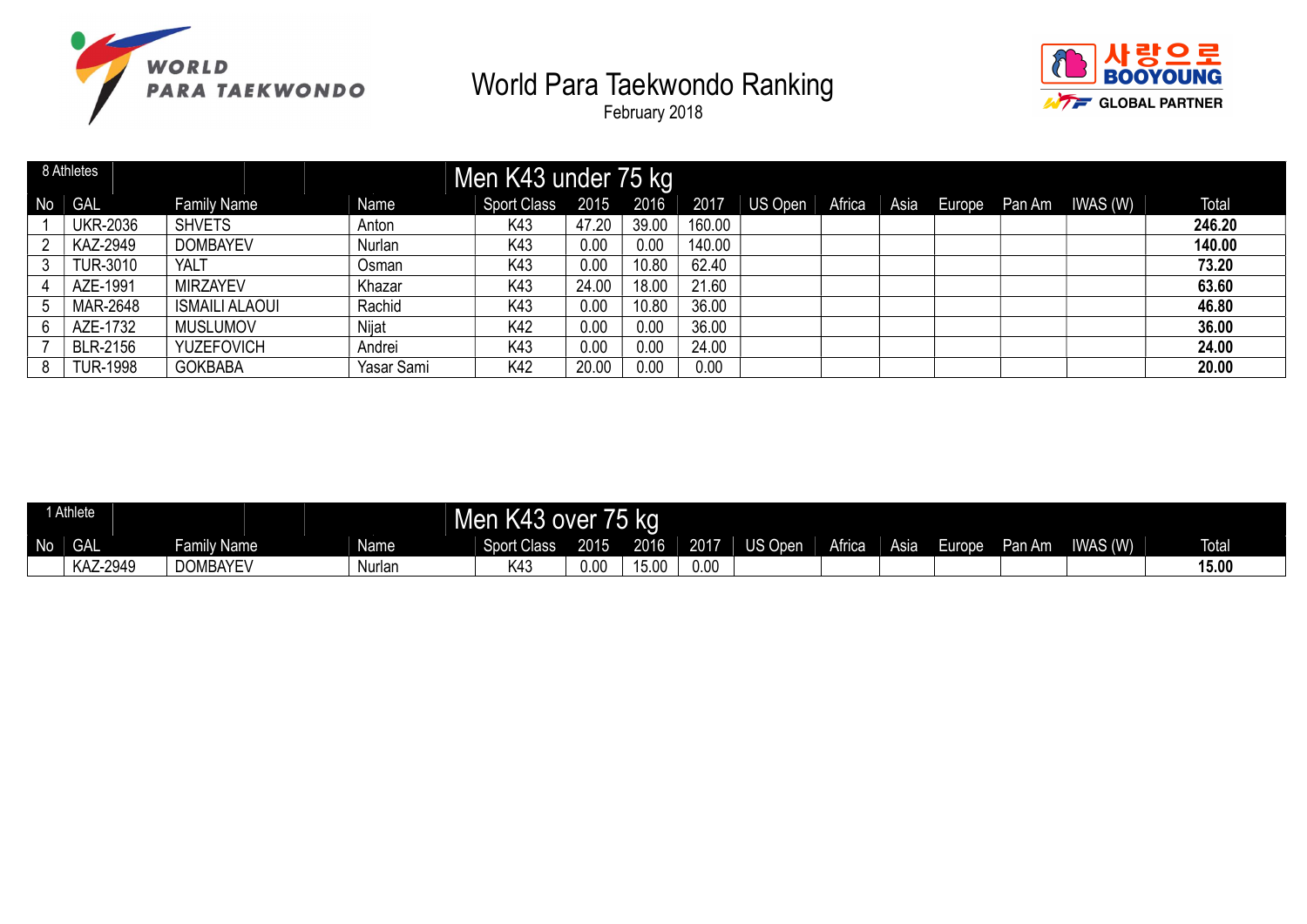



|                 | 32 Athletes     |                      |                   | Men K42 under 61 kg |       |       |        |         |        |             |                 |        |
|-----------------|-----------------|----------------------|-------------------|---------------------|-------|-------|--------|---------|--------|-------------|-----------------|--------|
| <b>No</b>       | <b>GAL</b>      | <b>Family Name</b>   | Name              | <b>Sport Class</b>  | 2015  | 2016  | 2017   | US Open | Africa | Asia Europe | Pan Am IWAS (W) | Total  |
|                 | IRI-15529       | SADEGHIANPOUR        | Saeid             | K42                 | 52.00 | 54.00 | 136.00 |         |        |             |                 | 242.00 |
| $\overline{2}$  | <b>RUS-3667</b> | <b>ALIFIRENKO</b>    | Evgenii           | K42                 | 33.60 | 16.20 | 147.20 |         |        |             |                 | 197.00 |
| 3               | <b>TUR-2003</b> | <b>SARAC</b>         | Mehmet Sami       | K42                 | 54.40 | 30.00 | 72.00  |         |        |             |                 | 156.40 |
| 4               | MGL-1551        | <b>BATBAYAR</b>      | Shinebayar        | K42                 | 51.20 | 33.00 | 72.00  |         |        |             |                 | 156.20 |
| 5               | MDA-1730        | <b>CATARAGA</b>      | Petru             | K42                 | 0.00  | 6.48  | 72.00  |         |        |             |                 | 78.48  |
| 6               | <b>UZB-1630</b> | <b>MUHTOROV</b>      | Sanjarbek         | K42                 | 20.16 | 15.48 | 37.44  |         |        |             |                 | 73.08  |
| $\overline{7}$  | GBR-3593        | <b>THOBROE</b>       | Leif              | K42                 | 0.00  | 0.00  | 71.52  |         |        |             |                 | 71.52  |
| 8               | <b>NGR-1616</b> | <b>UKPERA</b>        | Samson Saaondo    | K42                 | 0.00  | 10.80 | 40.00  |         |        |             |                 | 50.80  |
| 9               | <b>BRA-2004</b> | <b>ALMEIDA</b>       | Lucas             | K42                 | 0.00  | 30.00 | 0.00   |         |        |             |                 | 30.00  |
| 10              | <b>RWA-1591</b> | <b>IMANIRAKZIA</b>   | Jean Pierre       | K42                 | 0.00  | 0.00  | 29.52  |         |        |             |                 | 29.52  |
| 11              | <b>MAR-1737</b> | <b>BOUSHABI</b>      | Ridouane          | K42                 | 6.05  | 0.00  | 21.60  |         |        |             |                 | 27.65  |
| 12              | AZE-1737        | <b>HUSEYNOV</b>      | Anar              | K42                 | 15.84 | 10.80 | 0.00   |         |        |             |                 | 26.64  |
| 13              | <b>RUS-4934</b> | <b>ARBAKOV</b>       | Arzhan            | K42                 | 0.00  | 6.48  | 19.44  |         |        |             |                 | 25.92  |
| 14              | <b>RUS-1590</b> | <b>KRICHFALUSHIY</b> | Vladislav         | K41                 | 19.20 | 5.40  | 0.00   |         |        |             |                 | 24.60  |
| 15              | RWA-1569        | <b>BIZUMUREMYI</b>   | Jean Marie Vianny | K42                 | 0.00  | 0.00  | 24.00  |         |        |             |                 | 24.00  |
| 16              | LAO-1562        | <b>MANYVONG</b>      | Pha               | K42                 | 0.00  | 0.00  | 23.76  |         |        |             |                 | 23.76  |
| 17              | AUT-1902*       | HASSANZADA           | Hadi              | K42                 | 0.00  | 6.48  | 12.96  |         |        |             |                 | 19.44  |
| 18              | <b>IND-1873</b> | <b>PASWAN</b>        | Ranjan Kumar      | K42                 | 0.00  | 3.24  | 15.12  |         |        |             |                 | 18.36  |
| 19              | <b>IND-1869</b> | <b>PASWAN</b>        | Yamuna Kumar      | K42                 | 0.00  | 2.27  | 15.12  |         |        |             |                 | 17.39  |
| 20              | IRI-15531       | <b>NARIMANI</b>      | Ahmad             | K42                 | 15.84 | 0.00  | 0.00   |         |        |             |                 | 15.84  |
| 21              | <b>UKR-3614</b> | <b>LIPOVIY</b>       | Anton             | K42                 | 0.00  | 0.00  | 15.12  |         |        |             |                 | 15.12  |
| $\overline{21}$ | KOR-6139        | YOU                  | Byung Hoon        | K42                 | 0.00  | 0.00  | 15.12  |         |        |             |                 | 15.12  |
| 21              | KOR-6142        | <b>JANG</b>          | Yeon Woo          | K42                 | 0.00  | 0.00  | 15.12  |         |        |             |                 | 15.12  |
| 24              | <b>RUS-5243</b> | <b>DUSHENIN</b>      | Nicolai           | K42                 | 0.00  | 0.00  | 14.40  |         |        |             |                 | 14.40  |
| 25              | <b>KAZ-1997</b> | ORYNBASSAR           | Magzhan           | K42                 | 12.96 | 0.00  | 0.00   |         |        |             |                 | 12.96  |
| 26              | <b>MAR-1600</b> | EL FEDAYNI           | Abdennour         | K41                 | 0.00  | 10.80 | 0.00   |         |        |             |                 | 10.80  |
| 27              | <b>NEP-1690</b> | <b>ADHIKARI</b>      | Ram Bahadur       | K42                 | 0.00  | 0.00  | 10.58  |         |        |             |                 | 10.58  |
| 28              | GHA-1599        | <b>SANSAH</b>        | Stephen Kwasi     | K42                 | 0.00  | 0.00  | 8.64   |         |        |             |                 | 8.64   |
| 28              | <b>RWA-1568</b> | <b>NIKWIGIZE</b>     | Jean de la Croix  | K41                 | 0.00  | 0.00  | 8.64   |         |        |             |                 | 8.64   |
| 28              | <b>HUN-1635</b> | <b>SIMON</b>         | Csaba             | K41                 | 0.00  | 0.00  | 8.64   |         |        |             |                 | 8.64   |
| 31              | KAZ-1859        | YERZHANOV            | Zhumagali         | K42                 | 2.16  | 0.00  | 6.05   |         |        |             |                 | 8.21   |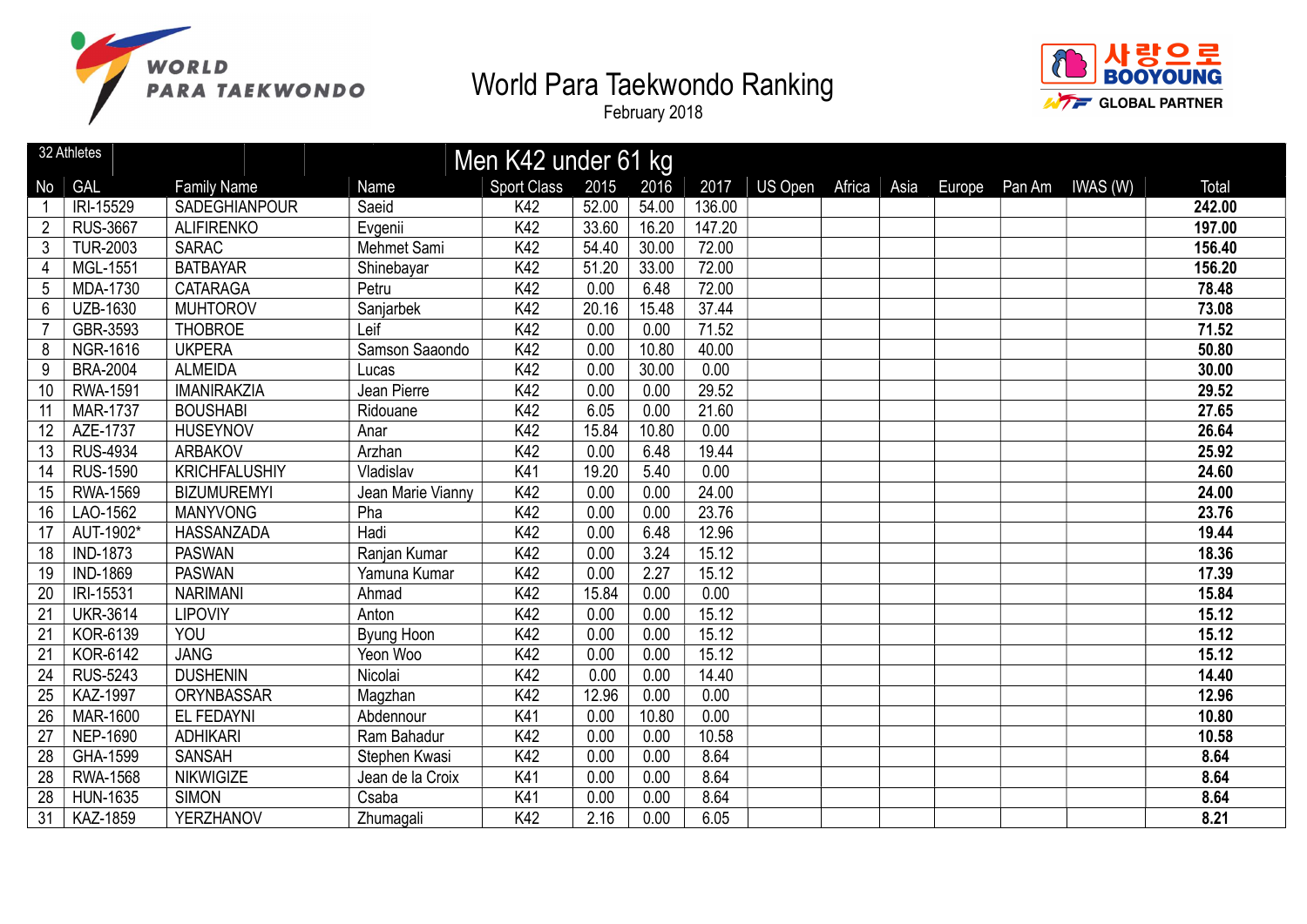



| $\sim$<br>JZ. | $\sqrt{2}$<br>IDN.<br>ါဝ၁၁<br>- 11 | 0.101T<br><b>SUGHA</b> | .<br>Hiroki | V <sub>10</sub><br>N4∠ | ົດດ<br>ےں.+ | 0.00 | 0.00 |  |  |  | ה ו<br>אט ד |
|---------------|------------------------------------|------------------------|-------------|------------------------|-------------|------|------|--|--|--|-------------|
|               | Refugee athlete                    |                        |             |                        |             |      |      |  |  |  |             |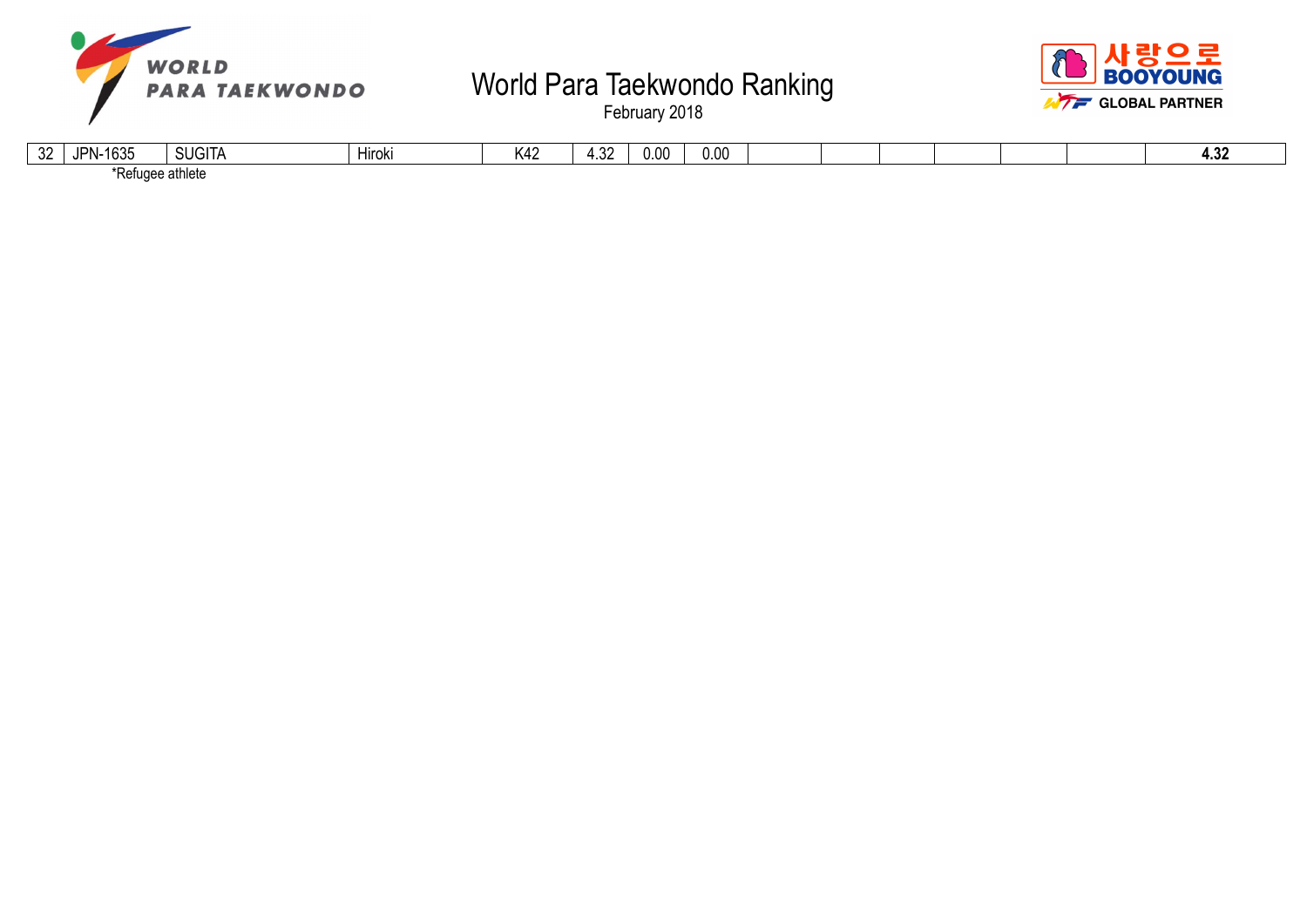



|    | 17 Athletes     |                    |               | Men K42 under 75 kg |       |       |        |         |        |      |  |                        |        |
|----|-----------------|--------------------|---------------|---------------------|-------|-------|--------|---------|--------|------|--|------------------------|--------|
| No | GAL             | <b>Family Name</b> | Name          | <b>Sport Class</b>  | 2015  | 2016  | 2017   | US Open | Africa | Asia |  | Europe Pan Am IWAS (W) | Total  |
|    | <b>TUR-2002</b> | <b>SERPICI</b>     | Mehmet Serkan | K42                 | 12.96 | 10.80 | 160.00 |         |        |      |  |                        | 183.76 |
|    | AZE-1732        | <b>MUSLUMOV</b>    | Nijat         | K42                 | 80.00 | 30.00 | 60.00  |         |        |      |  |                        | 170.00 |
|    | <b>USA-1585</b> | <b>ESPINOSA</b>    | Daniel        | K42                 | 0.00  | 37.50 | 110.00 |         |        |      |  |                        | 147.50 |
|    | RUS-3215        | <b>ISTAMULOV</b>   | Lukman-Khakim | K42                 | 27.84 | 19.80 | 64.32  |         |        |      |  |                        | 111.96 |
| 5  | <b>AUS-1583</b> | <b>CURRIE</b>      | Steven        | K42                 | 0.00  | 39.00 | 65.92  |         |        |      |  |                        | 104.92 |
| 6  | UZB-1915        | <b>MAMAZIYAEV</b>  | Farkhodjon    | K42                 | 0.00  | 0.00  | 65.60  |         |        |      |  |                        | 65.60  |
|    | KAZ-1862        | <b>MUKASHEV</b>    | Malik         | K42                 | 12.24 | 14.04 | 30.24  |         |        |      |  |                        | 56.52  |
| 8  | POL-1745        | <b>KUBIAK</b>      | Damian        | K42                 | 26.40 | 15.48 | 0.00   |         |        |      |  |                        | 41.88  |
| 9  | <b>NEP-1583</b> | <b>HANG</b>        | Rohit         | K42                 | 0.00  | 10.80 | 30.24  |         |        |      |  |                        | 41.04  |
| 10 | <b>RUS-3170</b> | <b>ALEXANDROV</b>  | Victor        | K41                 | 25.92 | 6.48  | 0.00   |         |        |      |  |                        | 32.40  |
|    | CRC-1543        | <b>FONTANA</b>     | Andres        | K42                 | 0.00  | 10.80 | 14.40  |         |        |      |  |                        | 25.20  |
| 12 | COD-1591        | <b>KALWIRA</b>     | Klose         | K42                 | 0.00  | 0.00  | 24.00  |         |        |      |  |                        | 24.00  |
| 13 | <b>RUS-5544</b> | <b>BAZIN</b>       | Valerii       | K41                 | 0.00  | 0.00  | 18.14  |         |        |      |  |                        | 18.14  |
| 14 | <b>TUR-1998</b> | <b>GOKBABA</b>     | Yasar Sami    | K42                 | 15.84 | 0.00  | 0.00   |         |        |      |  |                        | 15.84  |
| 15 | <b>BUL-2039</b> | <b>HRISTOV</b>     | Mihail        | K42                 | 0.00  | 0.00  | 14.40  |         |        |      |  |                        | 14.40  |
| 16 | KOR-6142        | <b>JANG</b>        | Yeon-woo      | K42                 | 0.00  | 0.00  | 6.05   |         |        |      |  |                        | 6.05   |
| 16 | IRI-15532       | <b>SHABANI</b>     | Mohammedreza  | K42                 | 0.00  | 0.00  | 6.05   |         |        |      |  |                        | 6.05   |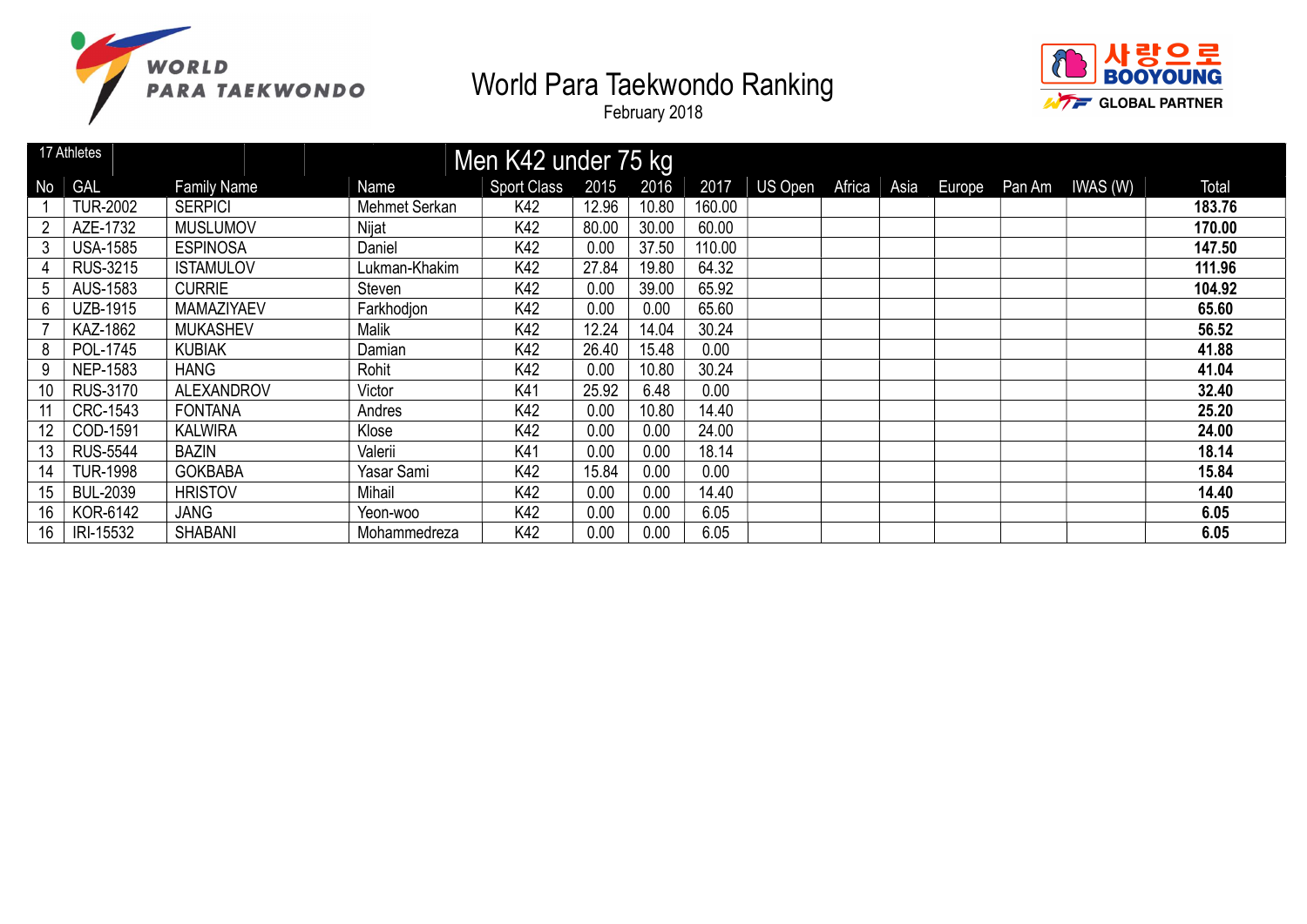



|                | 12 Athletes     |                    |             | Men K42 over 75 kg    |       |       |        |      |        |  |                             |        |
|----------------|-----------------|--------------------|-------------|-----------------------|-------|-------|--------|------|--------|--|-----------------------------|--------|
| N <sub>o</sub> | GAL             | <b>Family Name</b> | Name        | Sport Class 2015 2016 |       |       | 2017   | US   | Africa |  | Asia Europe Pan Am IWAS (W) | Total  |
|                |                 |                    |             |                       |       |       |        | Open |        |  |                             |        |
|                | <b>KAZ-1817</b> | <b>OMIRALI</b>     | Nyshan      | K42                   | 50.00 | 39.00 | 124.00 |      |        |  |                             | 213.00 |
|                | IRI-15531       | <b>NARIMANI</b>    | Ahmad       | K42                   | 0.00  | 38.40 | 136.00 |      |        |  |                             | 174.40 |
|                | AZE-1558        | <b>POLISHUK</b>    | Alexandr    | K42                   | 67.20 | 30.00 | 0.00   |      |        |  |                             | 97.20  |
|                | <b>TUR-1998</b> | <b>GOKBABA</b>     | Yasar Sami  | K42                   | 0.00  | 6.48  | 81.60  |      |        |  |                             | 88.08  |
| 5              | KOR-6143        | <b>KIM</b>         | Hyeon       | K42                   | 0.00  | 0.00  | 44.64  |      |        |  |                             | 44.64  |
| 6 <sup>1</sup> | <b>TUR-2003</b> | <b>SARAC</b>       | Mehmet Sami | K42                   | 0.00  | 0.00  | 40.00  |      |        |  |                             | 40.00  |
|                | <b>TUR-2004</b> | <b>YILDIZ</b>      | Ugur        | K42                   | 21.60 | 10.80 | 0.00   |      |        |  |                             | 32.40  |
| 8              | <b>RUS-1594</b> | <b>GAZZAEV</b>     | Spartak     | K41                   | 12.00 | 5.40  | 7.20   |      |        |  |                             | 24.60  |
| 9              | <b>IND-2160</b> | <b>BISWAJIT</b>    | Ray         | K42                   | 0.00  | 0.00  | 21.60  |      |        |  |                             | 21.60  |
| 10             | AUS-1583        | <b>CURRIE</b>      | Steven      | K42                   | 20.00 | 0.00  | 0.00   |      |        |  |                             | 20.00  |
|                | <b>ISR-1695</b> | <b>CHAGAVA</b>     | Tigran      | K42                   | 14.40 | 0.00  | 0.00   |      |        |  |                             | 14.40  |
|                | POL-1725        | <b>WIECYOREK</b>   | Pryemzslaw  | K41                   | 0.00  | 0.00  | 14.40  |      |        |  |                             | 14.40  |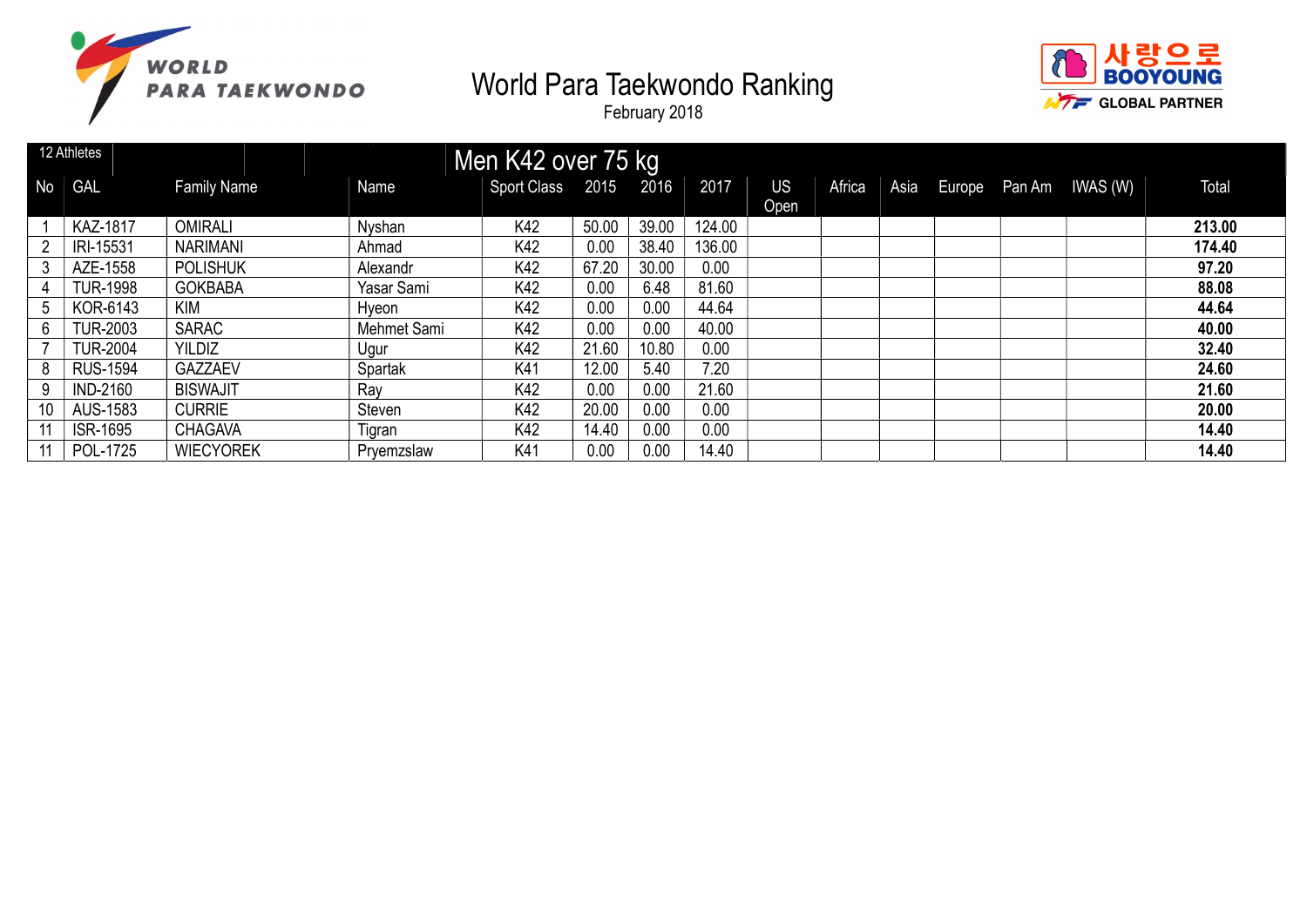



|                 | 6 Athletes      |                      |                  | Men K41 under 61 kg |       |       |        |                |      |        |        |          |        |
|-----------------|-----------------|----------------------|------------------|---------------------|-------|-------|--------|----------------|------|--------|--------|----------|--------|
| No <sub>1</sub> | <b>GAL</b>      | <b>Family Name</b>   | Name             | <b>Sport Class</b>  | 2015  | 2016  | 2017   | US Open Africa | Asia | Europe | Pan Am | IWAS (W) | Total  |
|                 | <b>RUS-1590</b> | <b>KRICHFALUSHIY</b> | Vladislav        | K41                 | 80.00 | 45.00 | 100.00 |                |      |        |        |          | 225.00 |
|                 | MAR-1600        | EL FEDAYNI           | Abdennour        | K41                 | 24.00 | 30.00 | 60.00  |                |      |        |        |          | 114.00 |
|                 | <b>HUN-1635</b> | <b>SIMON</b>         | Csaba            | K41                 | 0.00  | 10.80 | 76.00  |                |      |        |        |          | 86.80  |
|                 | RWA-1568        | <b>NIKWIGIZE</b>     | Jean de la Croix | K41                 | 0.00  | 0.00  | 76.00  |                |      |        |        |          | 76.00  |
|                 | MEX-132626      | HUIDROBO CAMPOS      | Luis Enrique     | K41                 | 0.00  | 0.00  | 40.00  |                |      |        |        |          | 40.00  |
|                 | SRB-2852        | <b>ADAMOV</b>        | Slavko           | K4 <sup>-</sup>     | 0.00  | 10.80 | 21.60  |                |      |        |        |          | 32.40  |

|    | 2 Athletes      |                   |         | Men K41 under 75 kg |       |       |        |         |        |      |        |        |          |              |
|----|-----------------|-------------------|---------|---------------------|-------|-------|--------|---------|--------|------|--------|--------|----------|--------------|
| No | <b>GAL</b>      | Family Name       | Name    | <b>Sport Class</b>  | 2015  | 2016  | 2017   | US Open | Africa | Asia | Europe | Pan Am | IWAS (W) | <b>Total</b> |
|    | <b>RUS-5544</b> | <b>BAZIN</b>      | Valerii | K4′                 | 0.00  | 0.00  | 120.00 |         |        |      |        |        |          | 120.00       |
|    | <b>RUS-3170</b> | <b>ALEXANDROV</b> | Victor  | K41                 | 80.00 | 30.00 | 0.00   |         |        |      |        |        |          | 110.00       |

|    | 2 Athletes      |                  |             | Men K41 over 75 kg |       |       |        |         |        |             |        |        |          |              |
|----|-----------------|------------------|-------------|--------------------|-------|-------|--------|---------|--------|-------------|--------|--------|----------|--------------|
| No | GAL             | Family Name      | <b>Name</b> | <b>Sport Class</b> | 2015  | 2016  | 2017   | US Open | Africa | <b>Asia</b> | Europe | Pan Am | IWAS (W) | <b>Total</b> |
|    | <b>RUS-1594</b> | <b>GAZZAEV</b>   | Spartak     | K41                | 80.00 | 45.00 | 120.00 |         |        |             |        |        |          | 245.00       |
|    | JL-1725<br>וחם  | <b>WIECZOREK</b> | Przemyslaw  | K41                | 36.00 | 33.00 | 100.00 |         |        |             |        |        |          | 169.00       |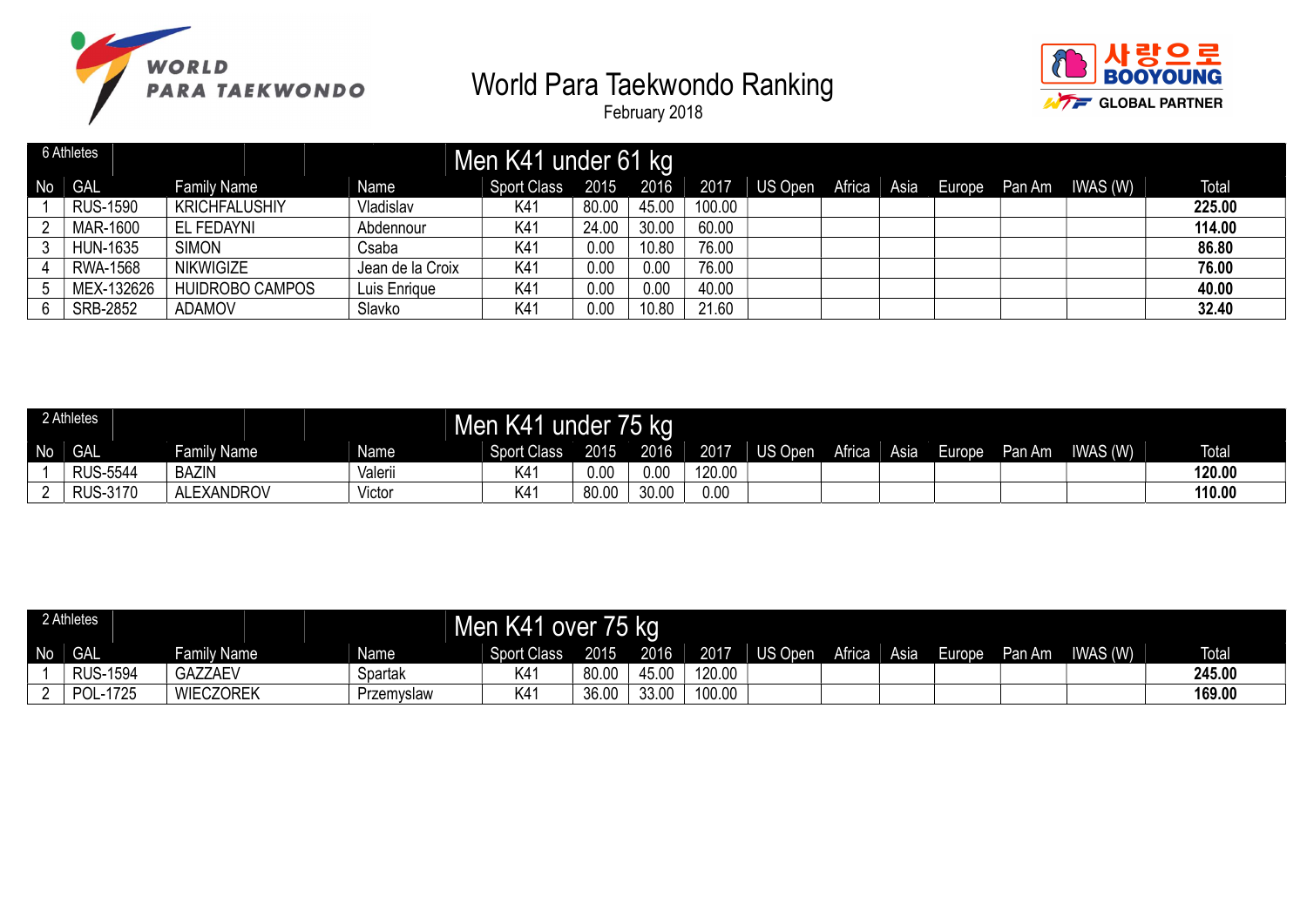





|           | 22 Athletes     |                     |                | Women K44 under 49 kg |       |       |        |                |      |        |        |         |        |
|-----------|-----------------|---------------------|----------------|-----------------------|-------|-------|--------|----------------|------|--------|--------|---------|--------|
| <b>No</b> | <b>GAL</b>      | <b>Family Name</b>  | Name           | <b>Sport Class</b>    | 2015  | 2016  | 2017   | US Open Africa | Asia | Europe | Pan Am | IWAS(W) | Total  |
|           | MGL-1610        | <b>KHURELBAATAR</b> | Enkhtuya       | K44                   | 0.00  | 45.00 | 161.60 |                |      |        |        |         | 206.60 |
|           | TUR-7576        | <b>CAVDAR</b>       | Meryem Betul   | K44                   | 0.00  | 0.00  | 136.00 |                |      |        |        |         | 136.00 |
| 3         | <b>TUR-2006</b> | <b>GÖR</b>          | <b>Büsra</b>   | K44                   | 80.00 | 30.00 | 12.00  |                |      |        |        |         | 122.00 |
|           | MEX-132530      | <b>ROMERO</b>       | Claudia        | K44                   | 0.00  | 30.00 | 84.00  |                |      |        |        |         | 114.00 |
| 5         | IND-1825*       |                     | Sonali         | K44                   | 0.00  | 10.80 | 93.64  |                |      |        |        |         | 104.44 |
| 6         | UZB-1913        | <b>ISAKOVA</b>      | Ziyodakhon     | K44                   | 0.00  | 5.40  | 92.00  |                |      |        |        |         | 97.40  |
|           | MAR-2649        | <b>ES-SABBAR</b>    | Soukaina       | K44                   | 0.00  | 35.40 | 45.60  |                |      |        |        |         | 81.00  |
| 8         | <b>NEP-1577</b> | <b>DHAMI</b>        | Ranjana        | K44                   | 7.20  | 21.24 | 50.40  |                |      |        |        |         | 78.84  |
| 9         | AZE-1957        | <b>FATALIYEVA</b>   | Royala         | K44                   | 26.40 | 18.00 | 21.60  |                |      |        |        |         | 66.00  |
| 10        | PER-8922        | ESPINOZA CARRANZA   | Leonor         | K44                   | 0.00  | 0.00  | 61.60  |                |      |        |        |         | 61.60  |
| 11        | <b>RUS-5227</b> | <b>PODDUBSKAIA</b>  | Anna           | K44                   | 0.00  | 0.00  | 52.08  |                |      |        |        |         | 52.08  |
|           | <b>TUR-2972</b> | <b>TUNCAY</b>       | Serife         | K44                   | 0.00  | 0.00  | 36.00  |                |      |        |        |         | 36.00  |
| 13        | <b>UKR-2038</b> | <b>MARCHUK</b>      | Viktoriia      | K43                   | 31.20 | 0.00  | 0.00   |                |      |        |        |         | 31.20  |
| 14        | AUS-104450      | <b>FOURNIE</b>      | Kara           | K44                   | 0.00  | 18.00 | 0.00   |                |      |        |        |         | 18.00  |
| 15        | <b>TUR-7573</b> | <b>OBKE</b>         | Gozde          | K44                   | 0.00  | 0.00  | 15.12  |                |      |        |        |         | 15.12  |
| 15        | SRB-2956        | <b>RODIC</b>        | Jovanna        | K44                   | 0.00  | 0.00  | 15.12  |                |      |        |        |         | 15.12  |
|           | <b>CUB-1577</b> | RODRIGUEZ RIVERO    | Lilisbet       | K44                   | 0.00  | 0.00  | 14.40  |                |      |        |        |         | 14.40  |
|           | <b>RUS-5586</b> | NADEZHADA           | Evshina        | K44                   | 0.00  | 0.00  | 14.40  |                |      |        |        |         | 14.40  |
| 19        | <b>RUS-3198</b> | <b>MAGOMEDOVA</b>   | <b>Sakinat</b> | K41                   | 12.00 | 0.00  | 0.00   |                |      |        |        |         | 12.00  |
| 20        | <b>USA-5488</b> | <b>GIMENO</b>       | Sophie         | K44                   | 0.00  | 0.00  | 0.00   | 10.00          |      |        |        |         | 10.00  |
| 21        | SRB-2863        | <b>BACKO</b>        | Dejana         | K41                   | 0.00  | 0.00  | 7.20   |                |      |        |        |         | 7.20   |
| 22        | <b>USA-9538</b> | <b>BARR</b>         | Lydia          | K44                   | 0.00  | 0.00  | 6.00   |                |      |        |        |         | 6.00   |

\*IND-1825 was reclassified as K44 following the 2017 Asian Para Taekwondo Open, in accordance with World Ranking Bylaw 75% of points earned in her previous Sport Class (K42) has been moved to the K44 sport class.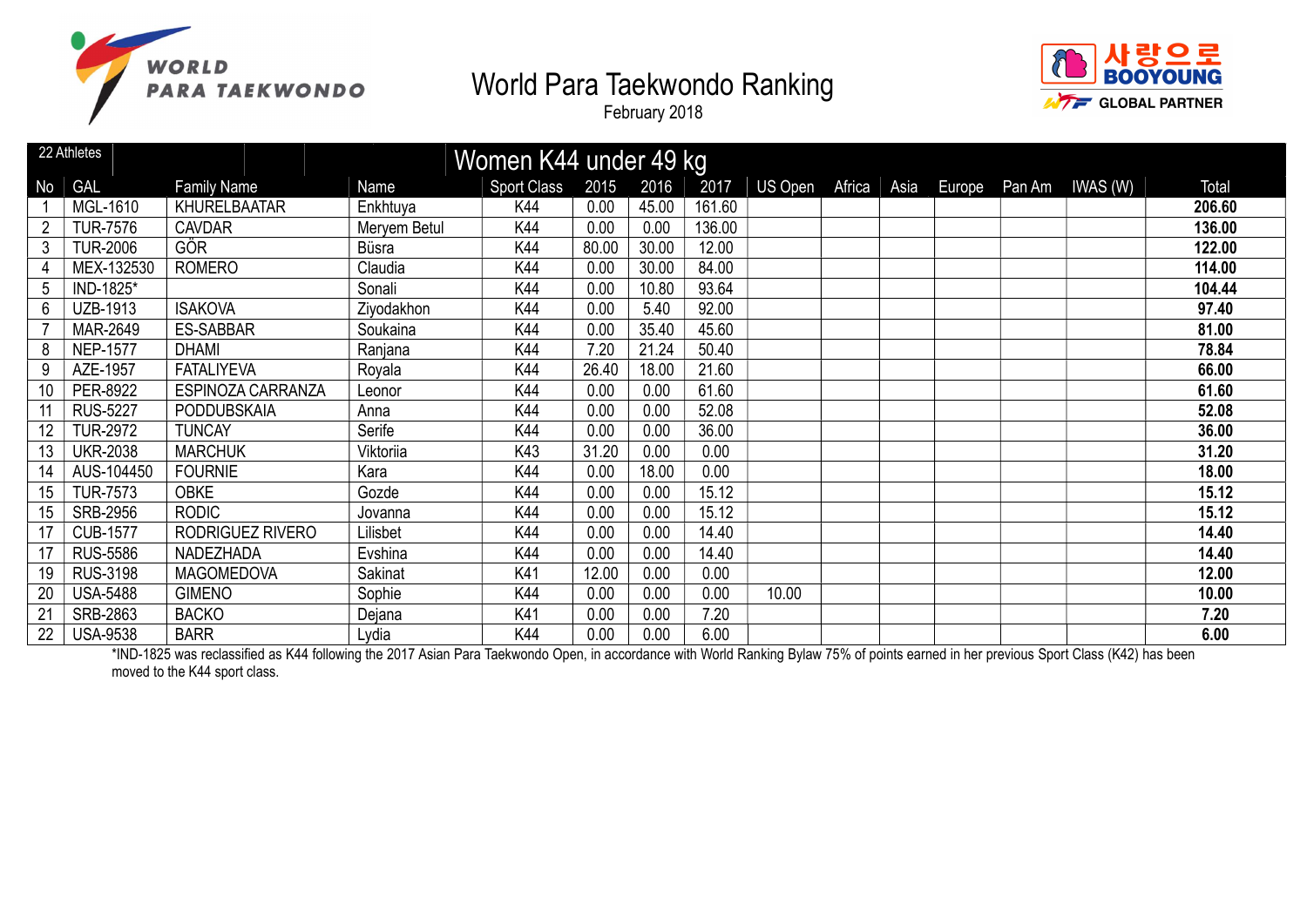





|                | 24 Athletes     |                       |                | Women K44 under 58 kg |       |       |        |         |        |      |        |                 |        |
|----------------|-----------------|-----------------------|----------------|-----------------------|-------|-------|--------|---------|--------|------|--------|-----------------|--------|
| No             | <b>GAL</b>      | <b>Family Name</b>    | Name           | <b>Sport Class</b>    | 2015  | 2016  | 2017   | US Open | Africa | Asia | Europe | Pan Am IWAS (W) | Total  |
|                | <b>DEN-1587</b> | <b>GJESSING</b>       | Lisa           | K44                   | 60.00 | 30.00 | 160.00 |         |        |      |        |                 | 250.00 |
| $\overline{2}$ | <b>RUS-1604</b> | <b>RAMAZANOVA</b>     | Ayshat         | K44                   | 56.00 | 33.00 | 96.00  |         |        |      |        |                 | 185.00 |
| 3              | USA-6580*       | <b>SALINARO</b>       | <b>Brianna</b> | K44                   | 0.00  | 0.00  | 132.55 | 3.60    |        |      |        |                 | 136.15 |
|                | RUS-3219        | <b>SALIMGEREEVA</b>   | Mariyam        | K44                   | 20.16 | 19.80 | 92.00  |         |        |      |        |                 | 131.96 |
| 5              | <b>TUR-2971</b> | <b>GURDAL</b>         | Gamze          | K44                   | 0.00  | 6.48  | 90.40  |         |        |      |        |                 | 96.88  |
| 6              | MEX-132573      | <b>GARCIA QUIJANO</b> | Jessica        | K44                   | 0.00  | 0.00  | 76.00  | 10.00   |        |      |        |                 | 86.00  |
|                | <b>NGR-1620</b> | <b>OBAZUAYE</b>       | Faith          | K44                   | 0.00  | 30.00 | 40.00  |         |        |      |        |                 | 70.00  |
| 8              | <b>RWA-1588</b> | <b>RUKUNDO</b>        | Consolee       | K42                   | 0.00  | 0.00  | 39.12  |         |        |      |        |                 | 39.12  |
| 9              | <b>RUS-3188</b> | <b>BELIAEVA</b>       | Elena          | K44                   | 33.60 | 0.00  | 0.00   |         |        |      |        |                 | 33.60  |
| 10             | <b>NEP-1553</b> | <b>BHANDARI</b>       | Sita           | K44                   | 15.84 | 16.20 | 0.00   |         |        |      |        |                 | 32.04  |
| 11             | <b>BRA-112</b>  | <b>NASCIMENTO</b>     | Cristhiane     | K44                   | 0.00  | 0.00  | 28.08  | 3.60    |        |      |        |                 | 31.68  |
| 12             | <b>NEP-1648</b> | <b>GOVERDHAN</b>      | Palesha        | K44                   | 0.00  | 0.00  | 30.24  |         |        |      |        |                 | 30.24  |
| 13             | MEX-132441      | <b>VARGAS RAMIREZ</b> | Angelica       | K44                   | 0.00  | 30.00 | 0.00   |         |        |      |        |                 | 30.00  |
| 14             | SRB-2967        | <b>MICEV</b>          | Marija         | K44                   | 0.00  | 0.00  | 29.52  |         |        |      |        |                 | 29.52  |
| 15             | <b>TUR-1997</b> | <b>DEMIRAL</b>        | Gulsun         | K44                   | 21.60 | 0.00  | 0.00   |         |        |      |        |                 | 21.60  |
| 15             | <b>BRA-114</b>  | <b>MODRO</b>          | Suelen         | K44                   | 0.00  | 0.00  | 21.60  |         |        |      |        |                 | 21.60  |
| 17             | <b>UKR-2037</b> | <b>HRANKINA</b>       | Oksana         | K44                   | 0.00  | 4.54  | 15.12  |         |        |      |        |                 | 19.66  |
| 18             | <b>RUS-3222</b> | <b>ABDULOVA</b>       | Sevil          | K41                   | 12.96 | 6.48  | 0.00   |         |        |      |        |                 | 19.44  |
| 19             | KAZ-2915        | <b>DOSMALOVA</b>      | Kamilya        | K44                   | 0.00  | 14.04 | 0.00   |         |        |      |        |                 | 14.04  |
| 20             | JAM-1612        | <b>HINES</b>          | Shauna-Kay     | K44                   | 0.00  | 0.00  | 6.00   | 6.00    |        |      |        |                 | 12.00  |
| 21             | AFG-1832        | KHUDADADI             | Zakia          | K44                   | 0.00  | 9.00  | 0.00   |         |        |      |        |                 | 9.00   |
| 22             | SRB-2855        | SIMANIC TOMIC         | Ana            | K44                   | 0.00  | 6.48  | 0.00   |         |        |      |        |                 | 6.48   |
| 23             | AZE-1735        | <b>MAMMADOVA</b>      | Aynur          | K44                   | 4.32  | 0.00  | 0.00   |         |        |      |        |                 | 4.32   |
| 23             | <b>TUR-2972</b> | <b>TUNCAY</b>         | Serife         | K44                   | 4.32  | 0.00  | 0.00   |         |        |      |        |                 | 4.32   |

\*USA-6580 has been reclassified as K44 following Athlete classification review, in accordance with World Ranking Bylaw 75% of points earned in her previous Sport Class (K42) has been moved to the K44 sport class.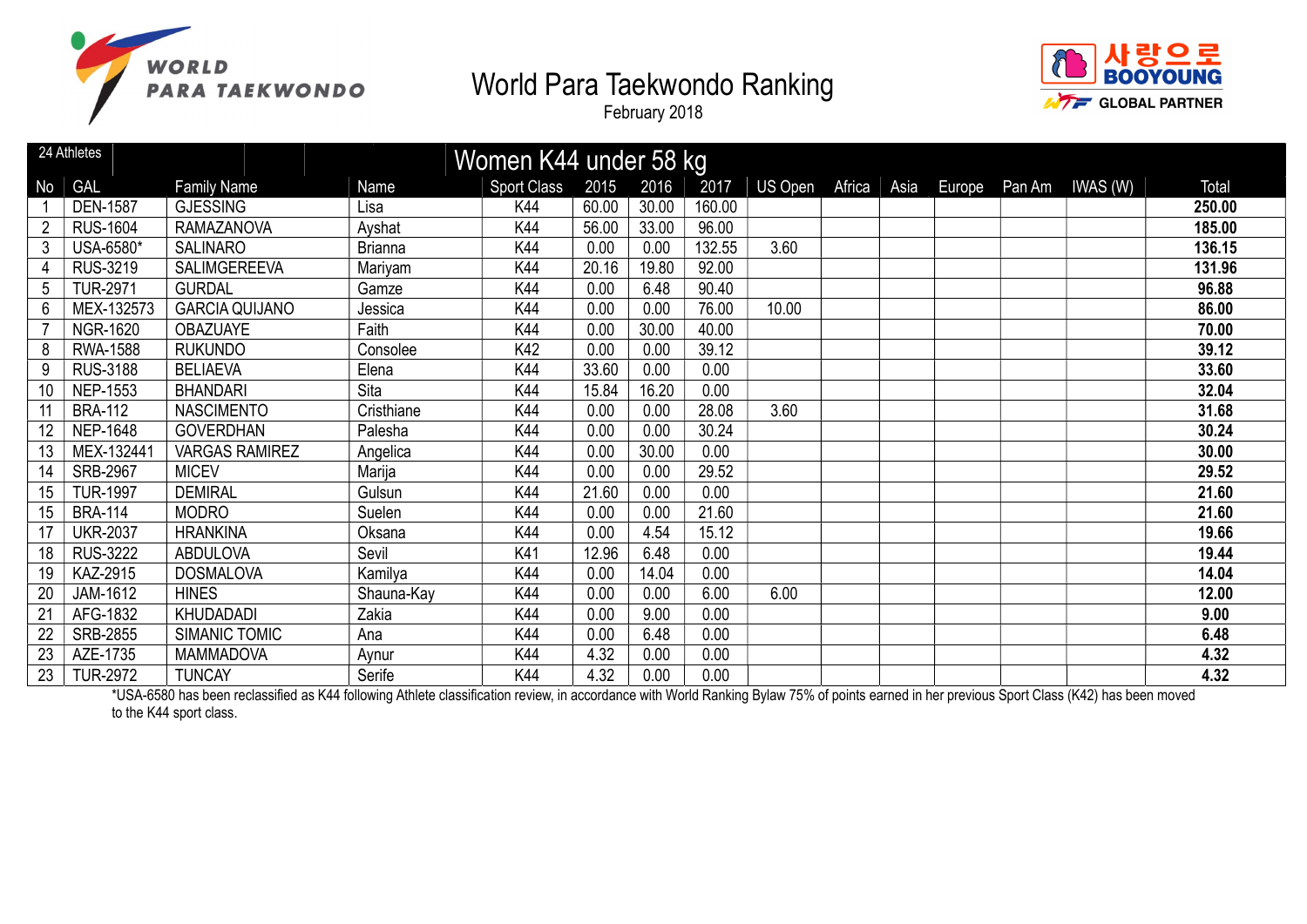



|    | 19 Athletes     |                       |               | Women K44 over 58 kg |       |       |        |         |        |      |        |                 |        |
|----|-----------------|-----------------------|---------------|----------------------|-------|-------|--------|---------|--------|------|--------|-----------------|--------|
| No | <b>GAL</b>      | <b>Family Name</b>    | Name          | <b>Sport Class</b>   | 2015  | 2016  | 2017   | US Open | Africa | Asia | Europe | Pan Am IWAS (W) | Total  |
|    | GBR-1531        | <b>TRUESDALE</b>      | Amy           | K44                  | 46.40 | 43.50 | 220.00 | 10.00   |        |      |        |                 | 319.90 |
|    | <b>MAR-1739</b> | <b>AKERMACH</b>       | Rajae         | K44                  | 24.00 | 39.00 | 136.00 |         |        |      |        |                 | 199.00 |
| 3  | <b>FRA-2084</b> | <b>SCHIEL</b>         | Laura         | K44                  | 21.60 | 48.30 | 75.60  | 3.60    |        |      |        |                 | 149.10 |
|    | AZE-1735        | <b>MAMMADOVA</b>      | Aynur         | K44                  | 60.00 | 10.80 | 12.96  |         |        |      |        |                 | 83.76  |
| 5  | <b>UZB-1998</b> | <b>NAIMOVA</b>        | Gulonoy       | K44                  | 0.00  | 0.00  | 81.60  |         |        |      |        |                 | 81.60  |
| 6  | <b>USA-7998</b> | <b>FENCIL</b>         | Alyssa        | K44                  | 0.00  | 0.00  | 71.60  | 6.00    |        |      |        |                 | 77.60  |
|    | <b>TUR-7574</b> | <b>EKINCI</b>         | Nurcihan      | K44                  | 0.00  | 0.00  | 45.60  |         |        |      |        |                 | 45.60  |
| 8  | <b>BRA-111</b>  | <b>MENEZES</b>        | Debora        | K44                  | 0.00  | 0.00  | 34.56  | 3.60    |        |      |        |                 | 38.16  |
| 9  | <b>IND-1829</b> | <b>ARORA</b>          | Veena         | K44                  | 0.00  | 10.80 | 21.60  |         |        |      |        |                 | 32.40  |
| 10 | <b>TUR-6495</b> | <b>EMEKSIZ</b>        | Seyama Nur    | K43                  | 0.00  | 0.00  | 29.52  |         |        |      |        |                 | 29.52  |
|    | <b>TUR-2971</b> | <b>GURDAL</b>         | Gamze         | K44                  | 27.84 | 0.00  | 0.00   |         |        |      |        |                 | 27.84  |
| 12 | <b>TUR-2005</b> | <b>TURGUT</b>         | Kadriye       | K44                  | 15.84 | 0.00  | 0.00   |         |        |      |        |                 | 15.84  |
| 13 | SRB-2855        | SIMANIC TOMIC         | Ana           | K44                  | 0.00  | 0.00  | 15.12  |         |        |      |        |                 | 15.12  |
| 14 | GHA-1637        | AWUDU                 | Kubura        | K44                  | 0.00  | 0.00  | 14.40  |         |        |      |        |                 | 14.40  |
| 14 | <b>IND-2032</b> | <b>KUMARI</b>         | Sheetal       | K44                  | 0.00  | 0.00  | 14.40  |         |        |      |        |                 | 14.40  |
| 16 | JPN-1864        | <b>OTA</b>            | Shoko         | K44                  | 0.00  | 10.80 | 0.00   |         |        |      |        |                 | 10.80  |
|    | GRE-2725        | SOTIRIOU              | Maria Antonia | K44                  | 8.64  | 0.00  | 0.00   |         |        |      |        |                 | 8.64   |
| 18 | <b>TUR-2007</b> | <b>KARATAY</b>        | Ayse Dudu     | K42                  | 0.00  | 0.00  | 7.20   |         |        |      |        |                 | 7.20   |
| 19 | MEX-132573      | <b>GARCIA QUIJANO</b> | Jessica       | K44                  | 0.00  | 0.00  | 3.60   |         |        |      |        |                 | 3.60   |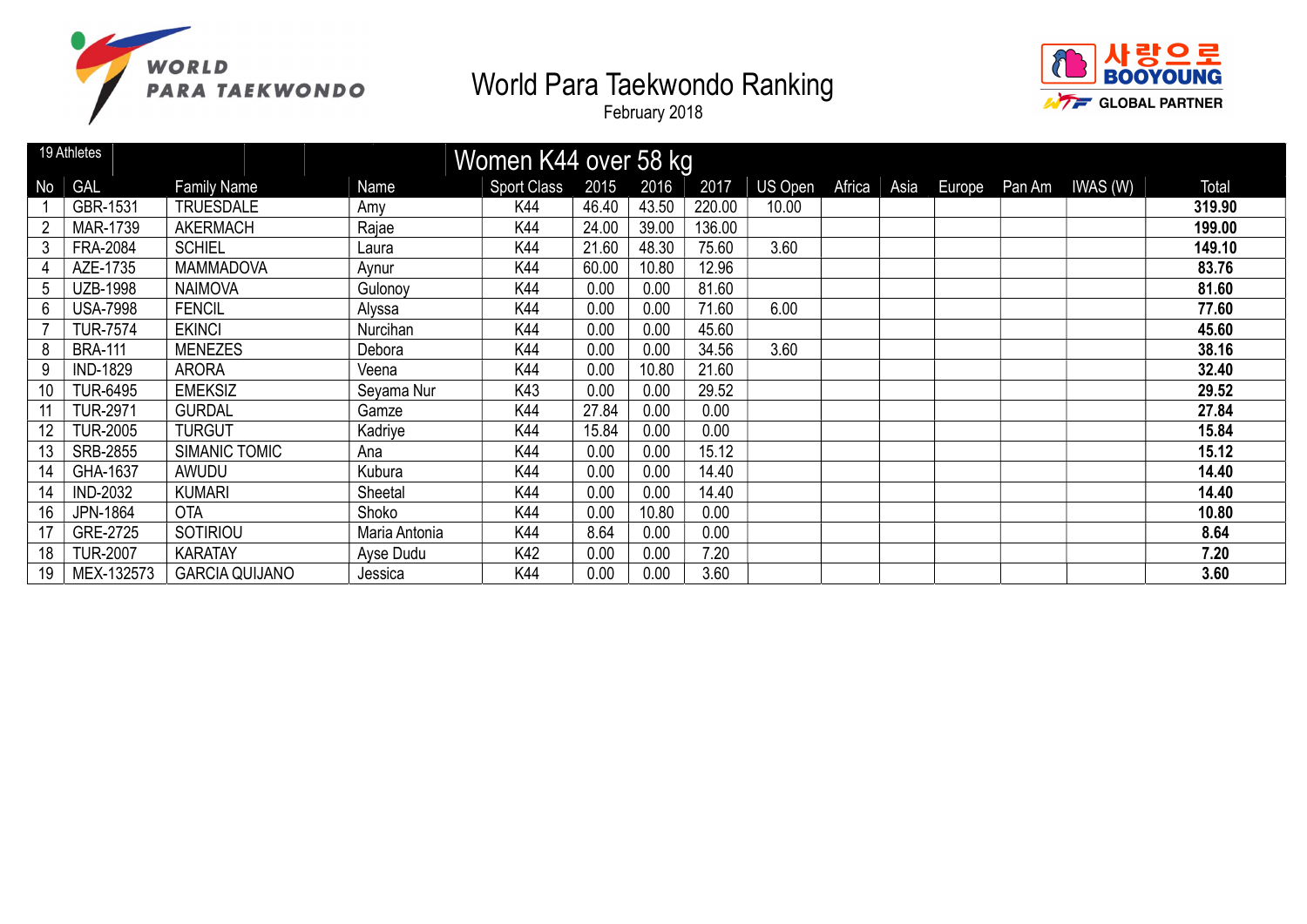



|    | 4 Athletes      |                    |           | Women K43 under 49 kg |       |       |        |         |        |      |               |          |              |
|----|-----------------|--------------------|-----------|-----------------------|-------|-------|--------|---------|--------|------|---------------|----------|--------------|
| No | <b>GAL</b>      | <b>Family Name</b> | Name      | <b>Sport Class</b>    | 2015  | 2016  | 2017   | US Open | Africa | Asia | Europe Pan Am | IWAS (W) | <b>Total</b> |
|    | UKR-2038        | <b>MARCHUK</b>     | Viktoriia | K43                   | 60.00 | 30.00 | 140.00 |         |        |      |               |          | 230.00       |
|    | <b>SRB-2861</b> | <b>JOVANOVIC</b>   | Daniela   | K43                   | 0.00  | 10.80 | 61.20  |         |        |      |               |          | 61.20        |
|    | <b>TUR-2970</b> | <b>BILEK</b>       | Nurgul    | K42                   | 0.00  | 0.00  | 60.00  |         |        |      |               |          | 60.00        |
|    | SRB-2968        | <b>TODOROV</b>     | Violeta   | K43                   | 0.00  | 0.00  | 60.00  |         |        |      |               |          | 60.00        |

|                | 2 Athletes      |                    |           | <b>Women</b>       |      | k43 over 58 kg د |        |         |        |      |        |        |          |              |
|----------------|-----------------|--------------------|-----------|--------------------|------|------------------|--------|---------|--------|------|--------|--------|----------|--------------|
| N <sub>o</sub> | <b>GAL</b>      | <b>Family Name</b> | Name      | <b>Sport Class</b> | 2015 | 2016             | 2017   | US Open | Africa | Asia | Europe | Pan Am | IWAS (W) | <b>Total</b> |
|                | <b>TUR-6495</b> | <b>EMEKSIZ</b>     | Seyma Nur | K43                | 0.00 | 30.00            | 140.00 |         |        |      |        |        |          | 170.00       |
|                | <b>TUR-2007</b> | <b>KARATAY</b>     | Ayse Dudu | K42                | 0.00 | 18.00            | 0.00   |         |        |      |        |        |          | 18.00        |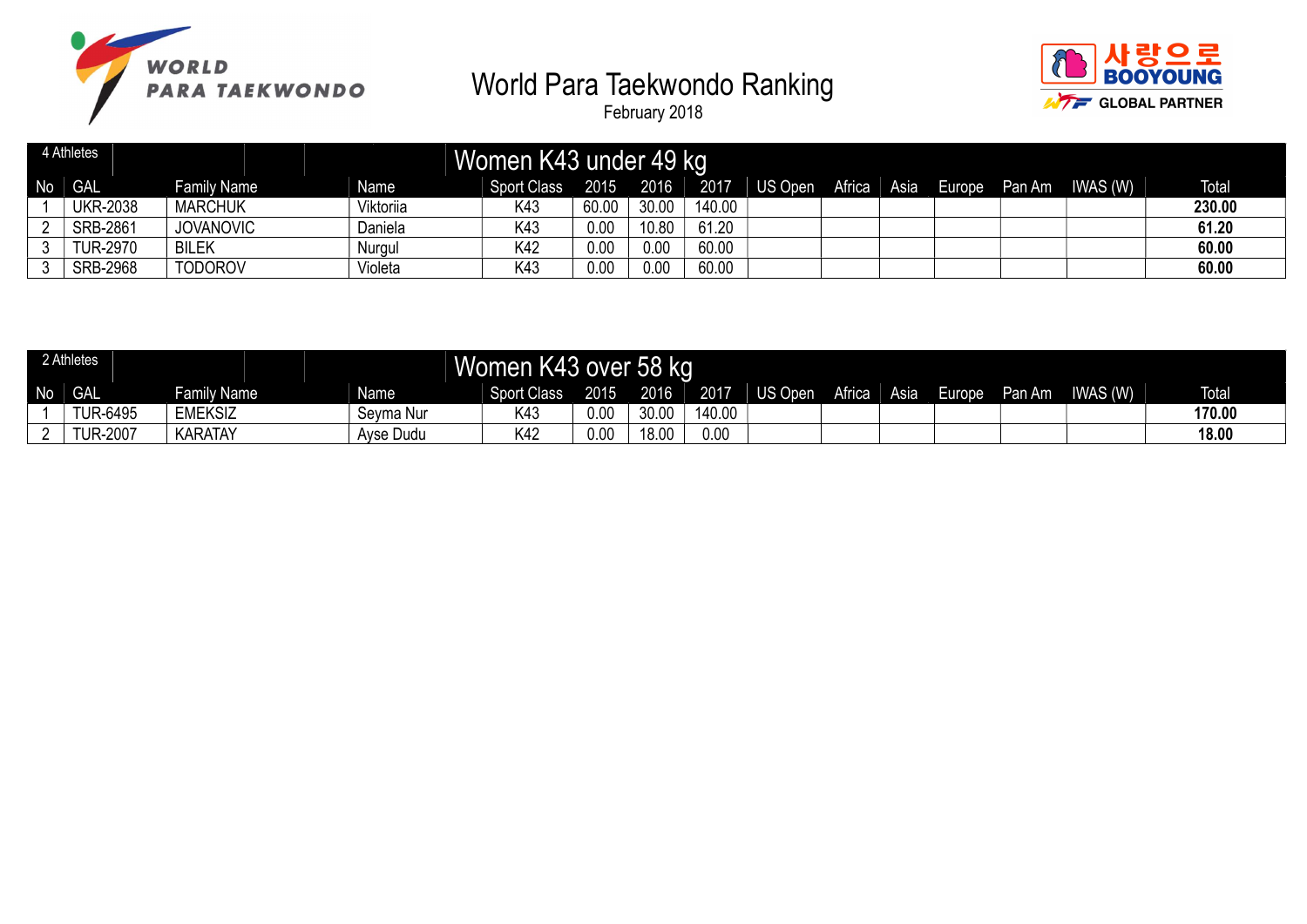





|    | 3 Athletes      |                    |         | Women K42 under 49 kg |       |      |        |         |        |        |        |        |          |              |
|----|-----------------|--------------------|---------|-----------------------|-------|------|--------|---------|--------|--------|--------|--------|----------|--------------|
| N٥ | <b>GAL</b>      | <b>Family Name</b> | Name    | <b>Sport Class</b>    | 2015  | 2016 | 2017   | US Open | Africa | Asia I | Europe | Pan Am | IWAS (W) | <b>Total</b> |
|    | <b>TUR-2970</b> | <b>BILEK</b>       | Nurgul  | K42                   | 36.00 | 0.00 | 140.00 |         |        |        |        |        |          | 176.00       |
|    | <b>RUS-3198</b> | <b>MAGOMEDOVA</b>  | Sakinat | K41                   | 60.00 | 0.00 | 0.00   |         |        |        |        |        |          | 60.00        |
|    | SRB-2863        | <b>BACKO</b>       | Dejana  | K41                   | 0.00  | 0.00 | 24.00  |         |        |        |        |        |          | 24.00        |

|    | Athletes        |                          |             | <b>K42 u</b><br><b>Women</b> | under : | <sup>1</sup> 58 kg |        |         |        |      |                    |        |          |              |
|----|-----------------|--------------------------|-------------|------------------------------|---------|--------------------|--------|---------|--------|------|--------------------|--------|----------|--------------|
| No | <b>GAL</b>      | Family Name <sup>1</sup> | <b>Name</b> | <b>Sport Class</b>           | 2015    | 2016               | 2017   | US Open | Africa | Asia | urope <sup>-</sup> | Pan Am | IWAS (W) | <b>Total</b> |
|    | <b>RWA-1588</b> | <b>RUKUNDO</b>           | Consolee    | K42                          | 0.00    | 0.00               | 140.00 |         |        |      |                    |        |          | 140.00       |

|    | 3 Athletes      |                    |                   | Women K42 over 58 kg |       |       |        |         |        |      |        |        |          |              |
|----|-----------------|--------------------|-------------------|----------------------|-------|-------|--------|---------|--------|------|--------|--------|----------|--------------|
| No | <b>GAL</b>      | <b>Family Name</b> | Name <sup>T</sup> | <b>Sport Class</b>   | 2015  | 2016  | 2017   | US Open | Africa | Asia | Europe | Pan Am | IWAS (W) | <b>Total</b> |
|    | <b>TUR-2007</b> | <b>KARATAY</b>     | Ayse Dudu         | K42                  | 56.00 | 30.00 | 144.00 |         |        |      |        |        |          | 230.00       |
|    | <b>RUS-3221</b> | <b>IRAZIEVA</b>    | Zaira             | K42                  | 72.00 | 0.00  | 40.00  |         |        |      |        |        |          | 112.00       |
|    | <b>SRB-2955</b> | <b>TERZIC</b>      | Jelena            | K41                  | 0.00  | 0.00  | 74.40  |         |        |      |        |        |          | 74.40        |